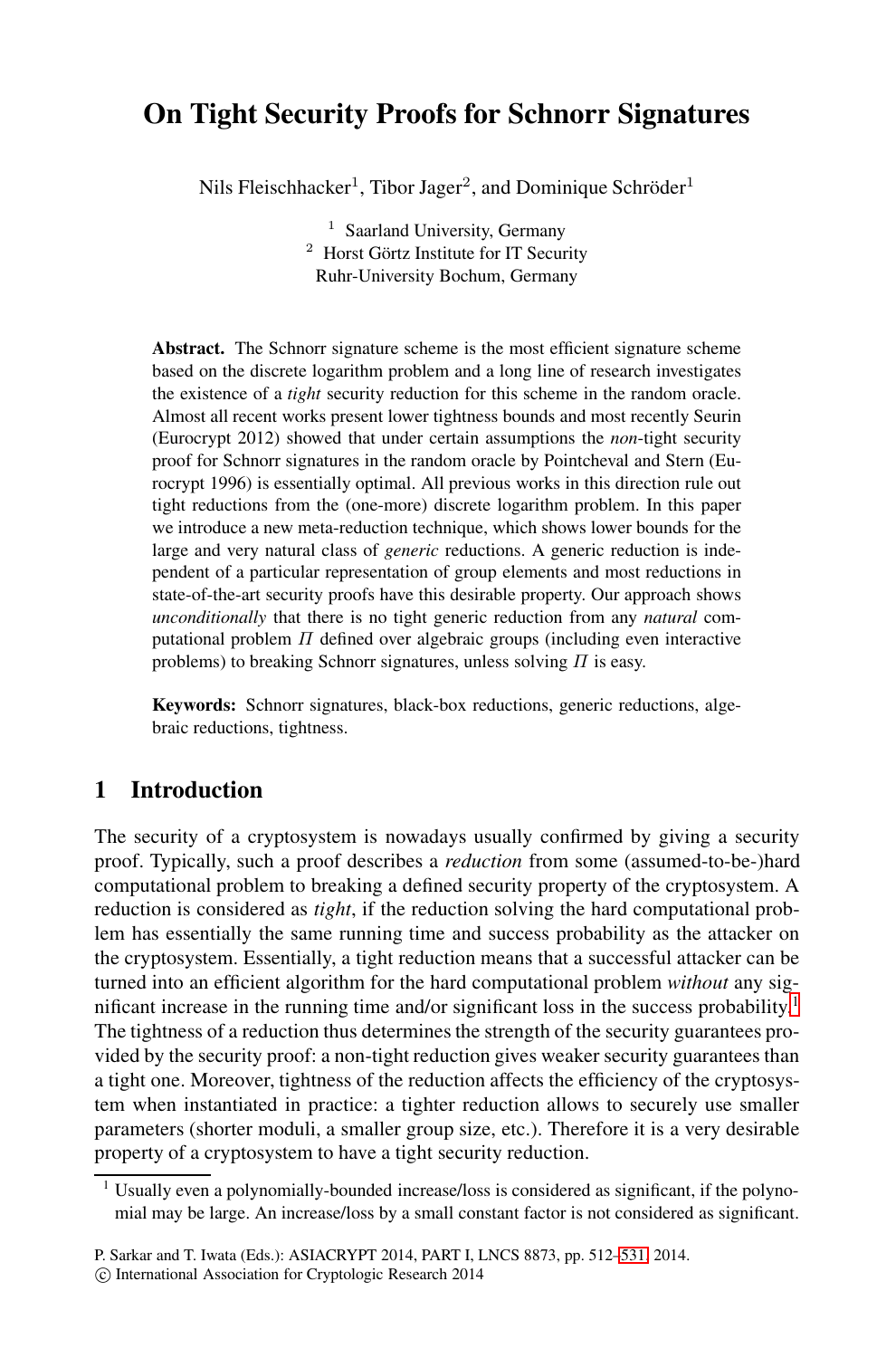In the domain of digital signatures tight reductions are known for many fundamental schemes, like Rabin/Williams signatures (Bernstein, Eurocrypt 2008 [5]), many strong-RSA-based signatures (Schäge, Eurocrypt 2011 [25]), and RSA Full-Domain Hash (Kakvi and Kiltz, Eurocry[pt 2](#page-18-0)012 [18]). The Schnorr signature scheme [26, 27] is one of the most fundamental public-key cryptosystems. Pointcheval and Stern have shown that Schnorr signatures are provably secure, assuming the hardness of the discrete logarithm (DL) problem [22], in the Random Oracle Model (ROM) [3]. However, the reduction of Pointcheval and Stern from DL to breaking Schnorr signatures is not tight: it loses a factor of  $q$  [in the t](#page-18-1)ime-to-success ratio, where  $q$  is the number of random oracle queries performed by the forger.

A long line of research investigates the existence of tight security proofs for Schnorr signatures. At Asiacrypt 2005 Paillier and Vergnaud [21] gave a first lower bound showing that any algebraic reduction (even in the ROM) converting a forger for Schnorr signatures into an algorithm solving some computational problem  $\Pi$  must lose a factor of at least  $q^{1/2}$ . Their result is quite strong[, as](#page-18-2) they rule out reductions even for adversaries that d[o no](#page-18-3)t have access to a signing oracle and receive as input the message for which they must forge (UF-NM, see Section A for a formal definition). However, [the](#page-18-2)ir result also has some limitations: It holds only under the interactive one-more discrete logarithm assumption, they only consider algebraic reductions, and they only rule out tight reductions from the (one-more) discrete logarithm problem. At Crypto 2008 Garg *et al.* [15] refined this result, by improving the b[ou](#page-17-1)nd from  $q^{1/2}$  to  $q^{2/3}$  with a new analysis and show that this bound is optimal if the meta-reduction follows a particular approach for simulating the forger. At Eurocrypt 2012 Seurin [28] finally closed the gap between the security proof of [22] and known impossibility results, by describing an elaborate simulation strategy for the forger and providing a new analysis. All previous works [21, 15, 28] on the existence of tight security proofs for Schnorr signatures have the following in common:

- 1. They only rule out the existence of tight reductions from certain strong computational problems, namely the (one-more) discrete logarithm problem [1]. Reduction from weaker problems like, e.g., the computational or decisional Diffie-Hellman problem (CDH/DDH) are [not](#page-17-2) considered.
- 2. The impossibility results are themselves only valid under t[he](#page-17-3) very strong OMDL hardness assu[m](#page-17-4)ption.
- 3. They hold only with respect to a limited (but natura[l\) cl](#page-18-4)ass of reductions, so-called *algebraic reductions*.

It is not unlikely that first the inexistence of a tight reduction from *strong* computational problems is proven, and later a tight reduction from some *weaker* problem is found. A concrete recent example in the domain of digital signatures where this has happened is RSA Full-Domain Hash (RSA-FDH) [4]. First, at Crypto 2000 Coron [8] described a non-tight reduction from solving the RSA-problem to breaking the security of RSA-FDH, and at Eurocrypt 2002 [9] showed that under certain conditions no tighter reduction from RSA can exist. Later, at Eurocrypt 2012, Kakvi and Kiltz [18] gave a tight reduction from solving a weaker problem, the so-called Phi-Hiding problem. The leverage used by Kakvi and Kiltz to circumvent the aforementioned impossibility results was to assume hardness of a weaker computational problem. As all previous works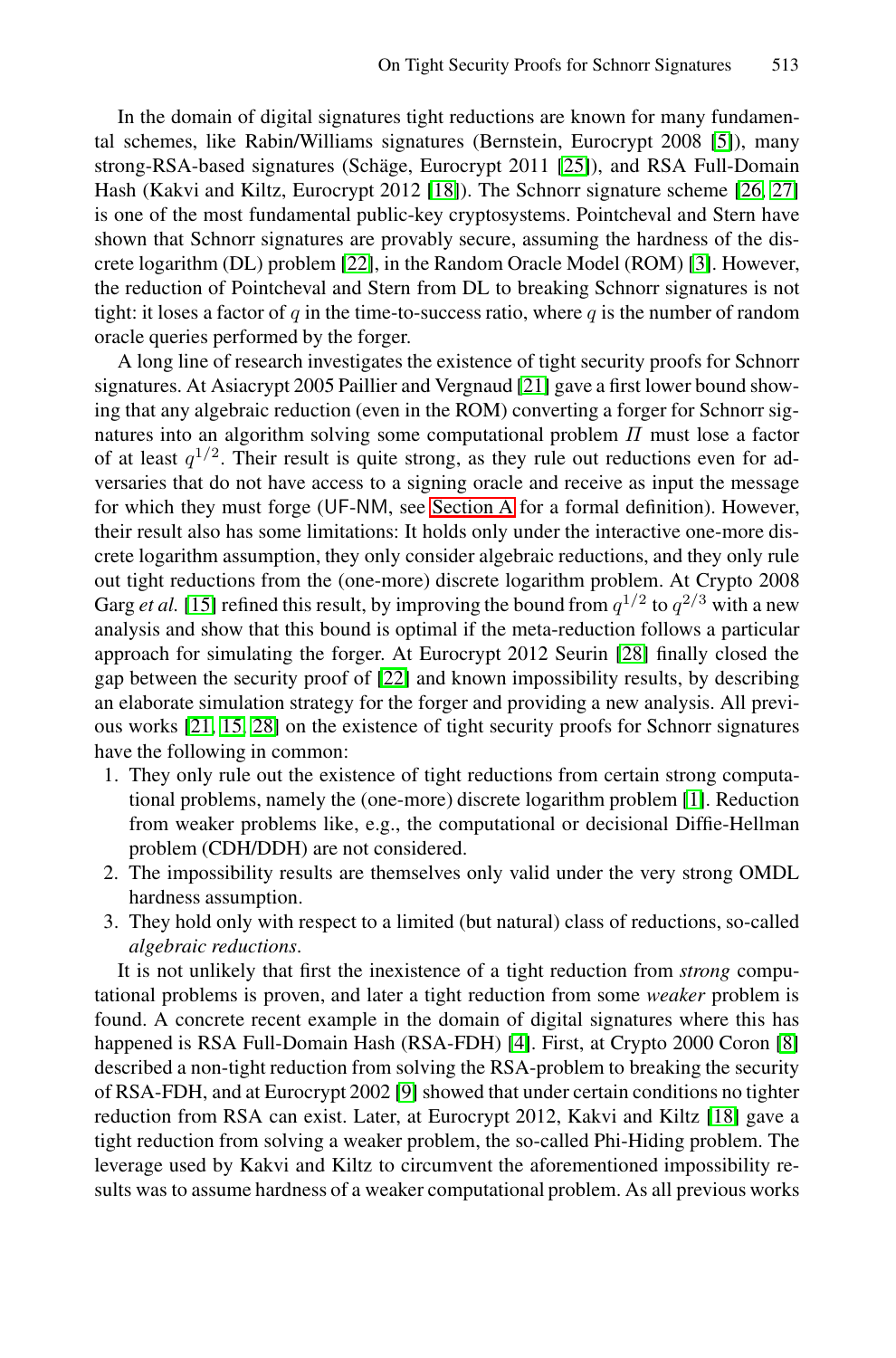rule out only tight reductions from strong computational problems like DL and OMDL, this might happen again with Schnorr signatures and the following question was left open for 25 years:

*Does a tight security proof for Schnorr signatures based on any weaker computational problem exist?*

*Our contribution.* In this work we answer this question in the negative ruling out the existence of tight reductions in the random oracle model for virtually all natural computational problems defined over abstract algebraic groups. Like previous works, we consider universal unforgeability under no-message attacks (UF-NM-security). Moreover, our results hold unconditionally. In contrast to previous works, we consider *generic* reductions instead of algebraic reductions, but we believe that this restriction is marginal: The motivation of considering only algebraic reductions from [21] applies equally to generic reductions. In particular, to the best of our knowledge all known examples of algebraic reductions are generic.

Our main technical contribution is a new approach for the simulation of a forger in a meta-reduction, i.e., "a reduction against the reduction", which differs from previous works [21, 15, 28] and which allows us to show the following main result:

**Theorem (Informal).** *For almost any* natural *computational problem* Π*, there is no tight* generic *reduction from solving* Π *to breaking the universal unforgeability under no-message attacks [of Sc](#page-18-0)[hno](#page-18-5)[rr s](#page-18-2)ignatures in the random oracle model.*

*Technical approach.* We begin with the hypothesis that there exists a tight generic reduction  $R$  from some hard (and possibly interactive) problem  $\Pi$  to the UF-NM-security of Schnorr signatures. Then we show that under this hypothesis there exists an efficient algorithm  $M$ , a meta-reduction, which efficiently solves  $\Pi$ . This implies that the hypothesis is false. The meta-reduction  $\mathcal{M} = \mathcal{M}^R$  runs  $\mathcal R$  as a subroutine, by efficiently *simulating* the forger A for R.

All previous works in this direction [21, 15, 28] followed essentially the same approach. The difficulty with meta-reductions is that  $\mathcal{M} = \mathcal{M}^{\mathcal{R}}$  must efficiently *simulate* the forger  $A$  for  $R$ . Previous works resolved this by using a discrete logarithm oracle provided by the OMDL assumption, which allows to efficiently compute valid signatures in the simulation of forger  $A$ . This is the reason why all previous results are only valid under the OMDL assumption, and were only able to rule out reductions from the discrete log or the OMDL problem. To overcome these limitations, a new simulation technique is n[ece](#page-18-6)ssary.

We revisit the simulation strategy of  $A$  applied in known meta-reductions, and put forward a new technique for proving impossibility results. It turns out that considering *generic* reductions provides a new leverage to simulate a successful forger efficiently, essentially by suitably re-programming the group representation to compute valid signatures. The technical challenge is to prove that the reduction does not notice that the meta-reduction changes the group representation during the simulation, except for some negligible probability. We show how to prove this by adopting the "low polynomial degree" proof technique of Shoup [30], which originally was introduced to analyze the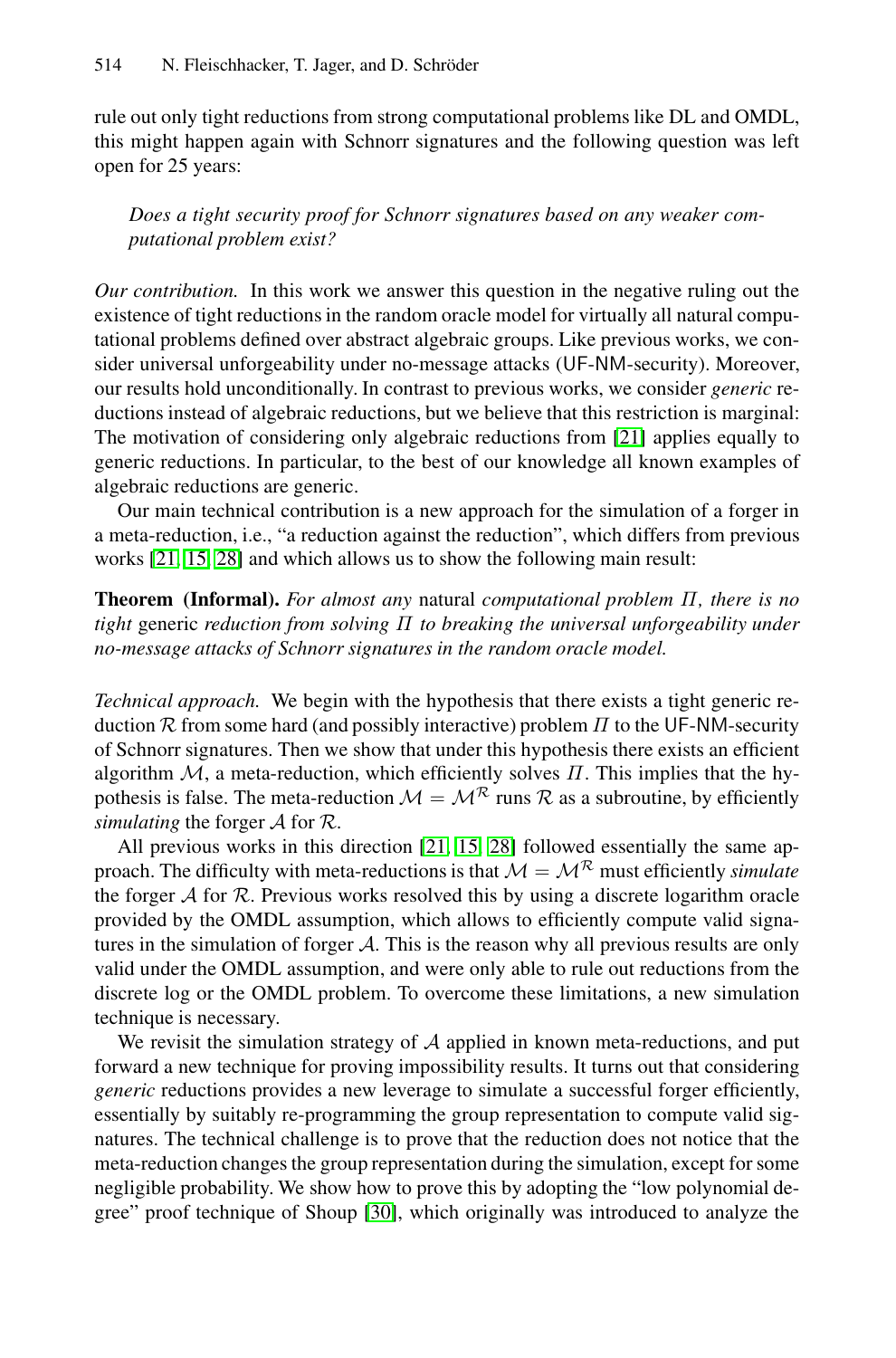complexity of certain algorithms for the discrete logarithm problem, to the setting considered in this paper.

This new approach turns out to be extremely powerful, as it allows to rule out reductions from any (even *interactive*) *representation-invariant* computational problem. Since almost all common hardness assumptions in algebraic groups (e.g., DL, CDH, DDH, OMDL, DLIN, etc.) are based on representation-invariant computational problems, we are able to rule out tight generic reductions from virtually any natural computational problem, without making any additional assumption. Even though we apply it specifically to Schnorr signatures, the overall approach is general. We expect that it is applicable to other cryptosystems as well.

*Generic reductions vs. algebraic reductions.* Similar to algebraic reductions, a generic reduction performs only group operations. The main difference is that the sequence of group operations performed by an algebraic reduction may (but, to our best knowledge, in all known examples does not) depend on a particular representation of group elements. A generic reduction, however, is required to work [esse](#page-18-0)[ntial](#page-18-5)ly identical for any representation of group elements. Generic reductions are by definition more restrictive than algebraic ones, however, we explain below why we do not consider this restriction as very significant.

An obvious question arising with our work is the relation between algebraic and generic reductions. Is a lower bound for generic reductions much less meaningful than a bound for algebraic reductions? We argue that the difference is not very significant. The restriction to algebraic reductions was motivated by the fact most reductions in known security proofs treat the group as a black-box, and thus are algebraic [21, 15, 28]. However, the same motivation applies to generic reductions as well, with exactly the same arguments. In particular, virtually all examples of algebraic reductions in the literature are also generic.

The vast majority of reductions in common security proofs for group-based cryptosystems treats the underlying group as a black-[box](#page-18-2) (i.e., works for any representation of the group), and thus is generic. This is a very desirable feature, because then the cryptosystem can securely be instantiated with *any* group in which the underlying computational problem is hard. In contrast, representation-specific security proofs would require to re-prove security for any particular group representation the scheme is used with. Therefore considering generic reductions seems very reasonable.

*Generic reductions vs. security proofs in the generic group model.* One might wonder whether our result is implied by previous works (in particular by [28]), since we are considering generic reductions, because for generic algorithms most non-trivial computational problems in algebraic groups are equivalent to the discrete logarithm problem. The conclusion that therefore our result is implied by previous works is however not correct.

Note that a reduction does not solve the computational problem alone. It has access to an attacker A. The algorithm which solves the computational problem is a composition  $\mathcal{R}(\mathcal{A})$  of  $\mathcal R$  and  $\mathcal A$ . If both  $\mathcal R$  and  $\mathcal A$  were generic algorithms, then the composition  $R(A)$  would also be a generic algorithm, and thus our results would indeed be trivial. But note that we do not require A to be generic. Therefore also the composition  $\mathcal{R}(\mathcal{A})$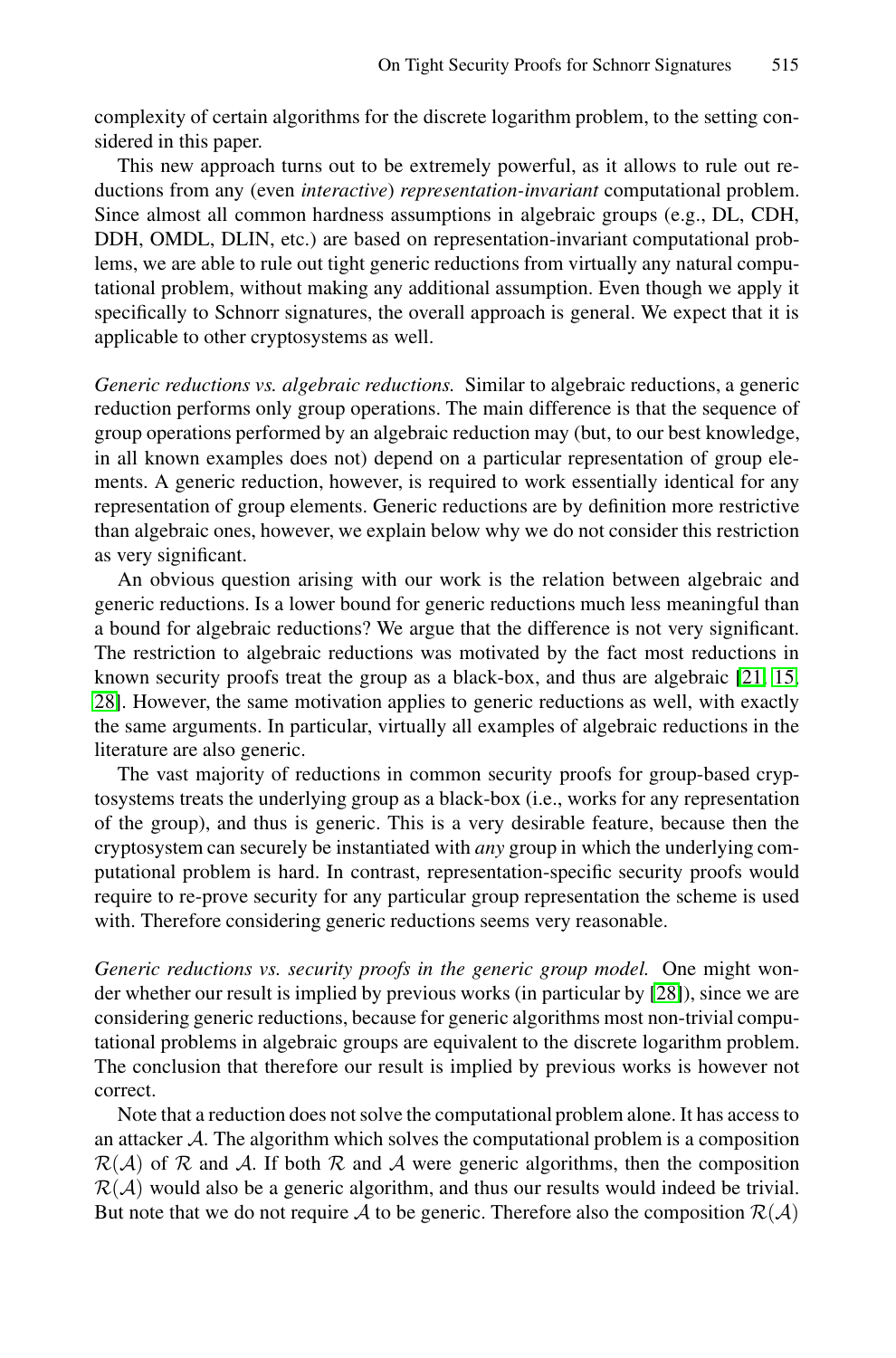is not a generi[c](#page-17-6) [al](#page-17-6)gorithm, thus [the](#page-18-7) generic equivalence [of](#page-18-4) DLOG and other problems does not apply. See Section 2.4 and Figure 2 for further explanation.

*Further related work.* Dodis *et al.* [10] showed that it is impossible to reduce any computational problem to breaking the security of RSA-FDH in a model where the RSAgroup  $\mathbb{Z}_N^*$  is modeled as a generic group. This result extends [11]. Coron [9] considered<br>the existence of tight security reductions for RSA-EDH signatures [41]. This result was the existence of tight security reductions for RSA-FDH signatures [4]. This result was generalized by Dodis and Reyzin [12] and later re[fine](#page-18-8)d by Kiltz and Kakvi [18].

In the context of Schnorr signatures, Neven *et al.* [20] described necessary conditions the hash function must meet in order to provide existential unforgeability under chosenmessage attacks (EUF-CM), and showed that these conditions are sufficient if the forger (not the reduction!) is modeled as a generic group algorithm.

In [13] Fischlin and Fleischhacker presented a result also about the security of Schnorr signatures which is orthogonal to our result. They show, again under the OMDL assumption, that a large class of reductions has to rely on re-programming the random oracle. Essentially they prove that in the *non-programmable* ROM [14] no reduction from the discrete logarithm problem can exist that invokes the adversary only ever on the same input. This class is limited, but encompasses all forking-lemma style reductions used to prove Schnorr signatures secure in the programmable ROM. As said before, the result is orthogonal to our main result, as it considers reductions in the *nonprogrammable* ROM.

## **2 Preliminaries**

*Notation.* If S is a set, we write  $s \leftarrow s$  S to denote the action of sampling a uniformly random element s from S. If A is a probabilistic algorithm, we denote with  $a \leftarrow_s A$  the action of computing a by [run](#page-18-9)[ning](#page-18-10) A. We denote with  $\emptyset$  the empty string, the empty set, as well as the empty list, the meaning will always be clear from the context. We write [n] to denote the set of integers from 1 to n, i.e.,  $[n] := \{1, \ldots, n\}.$ 

### **2.1 Schnorr Signatures**

Let G be a group of order p with generator g, and let  $H : \mathbb{G} \times \{0,1\}^k \to \mathbb{Z}_p$  be a hash function. The Schnorr signature scheme [26, 27] consists of the following efficient algorithms (Gen, Sign, Vrfy).

Gen(g): The key generation algorithm takes as input a generator g of  $\mathbb{G}$ . It chooses  $x \leftarrow_{\S} \mathbb{Z}_p$  $x \leftarrow_{\S} \mathbb{Z}_p$  $x \leftarrow_{\S} \mathbb{Z}_p$ , computes  $X := g^x$ , and outputs  $(X, x)$ .

- Sign(x, m): The input of the signing algorithm is a private key x and a message  $m \in$  $\{0,1\}^k$ . It chooses a random integer  $r \leftarrow$   $\mathbb{Z}_p$ , sets  $R := g^r$  as well as  $c :=$  $H(R, m)$ , and computes  $y := x \cdot c + r \bmod p$ .
- Vrfy $(X, m, (R, y))$ : The verification algorithm outputs the truth value of  $g^y \stackrel{?}{=} X^c \cdot R$ , where  $c = H(R, m)$ .

*Remark 1.* Note that the above description of Schnorr signatures deviates slightly from the original description in [26, 27], where a signature consists of  $(c, y)$  instead of  $(R, y)$ ,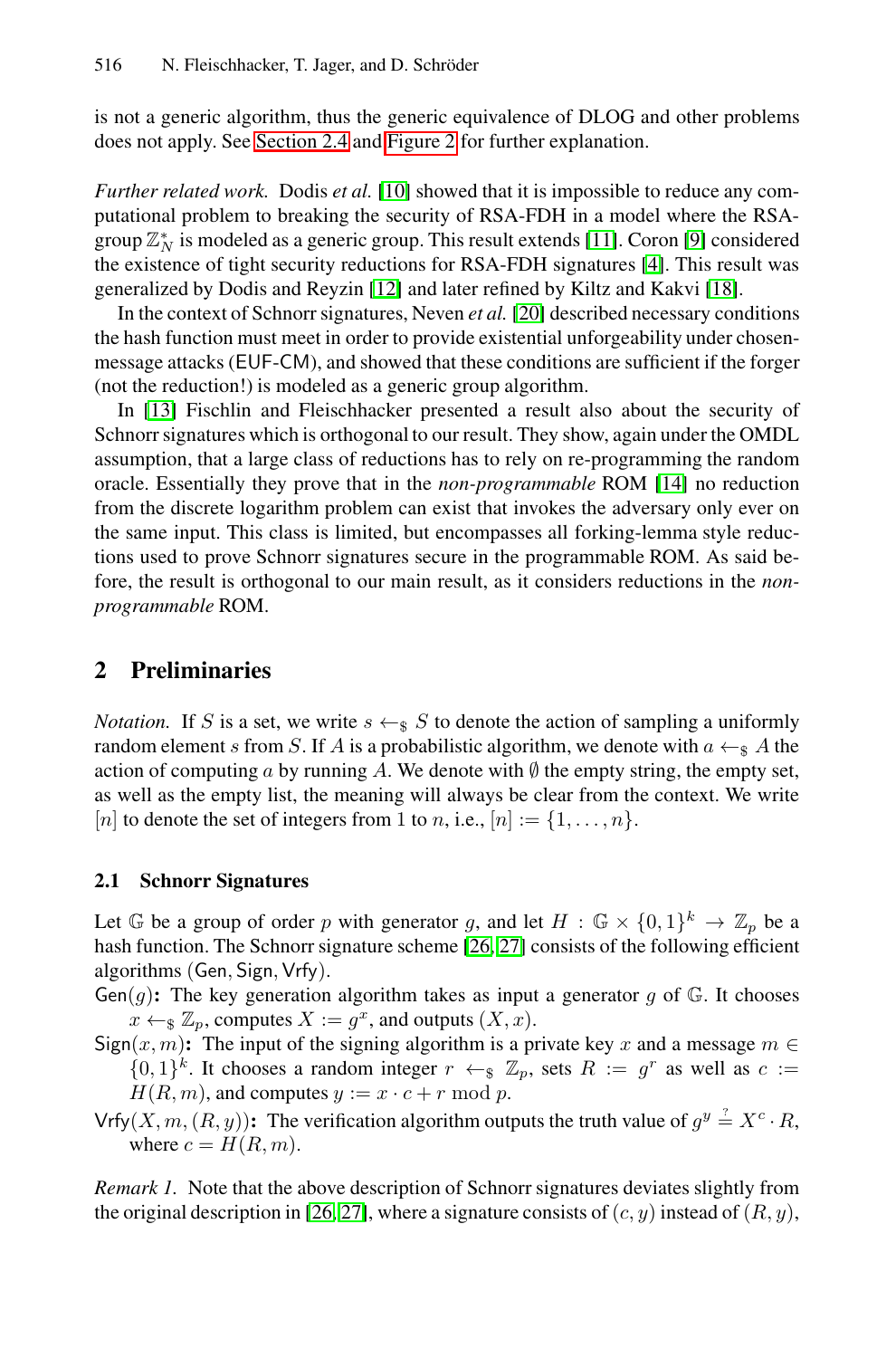which reduces the length of signatures significantly. However, note that it is possible to compute R from  $(c, y)$  as  $R := g^y \cdot X^{-c}$ . Similarly, it is possible to compute c from  $(R, m)$  as  $c := H(R, m)$ . Thus both representations are equivalent. In particular, changing between these two representation does not affect our results.

### **2.2 Computational Problems**

Let  $\mathbb G$  be a cyclic group of order p and  $g \in \mathbb G$  a generator of  $\mathbb G$ . We write desc $(\mathbb G, g)$ to denote the list of group elements desc( $\mathbb{G}, g$ ) =  $(g, g^2, \ldots, g^p) \in \mathbb{G}^p$ . We say that  $\text{desc}(\mathbb{G}, q)$  is the *enumerating description* of  $\mathbb{G}$  with respect to q.

**Definition 1.** *<sup>A</sup>* computational problem Π *in* <sup>G</sup> *is specified by three (computationally unbounded) procedures*  $\Pi = (\mathcal{G}_{\Pi}, \mathcal{S}_{\Pi}, \mathcal{V}_{\Pi})$ *, with the following syntax.* 

- $\mathcal{G}_{\Pi}(\text{desc}(\mathbb{G}, q))$  takes as input an enumerating description of  $\mathbb{G}$ , and outputs a state st *and a problem instance (the challenge)*  $C = (C_1, \ldots, C_u, C') \in \mathbb{G}^u \times \{0, 1\}^*$ *. We*<br>*assume in the sequel that at least*  $C_i$  is a generator of  $\mathbb{G}$ . assume in the sequel that at least  $C_1$  is a generator of  $\mathbb{G}$ .
- $S_{\Pi}(\text{desc}(\mathbb{G}, g), st, Q)$  *takes as input* desc $(\mathbb{G}, g)$ *, a state st, and*  $Q = (Q_1, \ldots, Q_v, Q)$  $Q'$ )  $\in$   $\mathbb{G}^v \times \{0,1\}^*$ *, and outputs*  $(st', A)$  *where*  $st'$  *is an updated state and*  $A = (A \cdot A') \cdot (a \cdot A') \cdot (a \cdot A') \cdot (a \cdot A') \cdot (a \cdot A') \cdot (a \cdot A') \cdot (a \cdot A') \cdot (a \cdot A') \cdot (a \cdot A') \cdot (a \cdot A') \cdot (a \cdot A') \cdot (a \cdot A') \cdot (a \cdot A') \cdot (a \cdot A') \cdot (a \cdot A') \cdot (a \cdot$  $(A_1, \ldots, A_{\nu}, A') \in \mathbb{G}^{\nu} \times \{0, 1\}^*$ .<br>
desc $(\mathbb{G}, a)$  *st S C*) takes as inni
- $V_{\Pi}$ (desc( $\mathbb{G}, g$ ), st, S, C) *takes as input* (desc( $\mathbb{G}, g$ ), st, C) *as defined above, and* S =  $(S_1, \ldots, S_w, S') \in \mathbb{G}^w \times \{0,1\}^*$ *. It outputs* 0 *or* 1*.*  $\sigma$  always responds with  $A = \emptyset$  (i.e., the empty

*If*  $S_{\Pi}$  *always responds with*  $A = \emptyset$  *(i.e., the empty string), then we say that*  $\Pi$  *is* non-interactive*. Otherwise it is* interactive*. The exact description and distribution of* st, C, Q, A, S *depends on the considered computational problem.*

**Definition 2.** An algorithm  $A(\epsilon, t)$ -solves the computational problem  $\Pi$  if  $A$  has run*ning time at most* t *and wins the following interactive game against a (computationally unbounded) challenger* <sup>C</sup> *with probability at most , where the game is defined as follows:*

- *1. The challenger* C *generates an instance of the problem*  $(st, C) \leftarrow_s \mathcal{G}_{\Pi}(\text{desc}(\mathbb{G}, q))$ *and sends* C *to* <sup>A</sup>*.*
- *2.* A *is allowed to issue an arbitrary number of* oracle queries *to* C*. To this end,* A *provides* C with a query Q. C runs  $(st', A) \leftarrow_s S_H(\text{desc}(\mathbb{G}, g), st, Q)$ , updates the *state* st := st *, and responds with* A*.*
- *3. Finally, algorithm* <sup>A</sup> *outputs a candidate solution* S*. The algorithm* <sup>A</sup> *wins the game (i.e., solves the computational problem correctly) iff*  $V_{\Pi}$  $V_{\Pi}$ (desc( $\mathbb{G}, g$ ), st, C,  $S) = 1.$

*Example 1.* The *discrete logarithm problem* in G is specified by the following procedures.  $\mathcal{G}_{\Pi}(\text{desc}(\mathbb{G}, q))$  outputs  $(st, C)$  with  $st = \emptyset$  and  $C = (q, h)$ , where  $h \leftarrow s \mathbb{G}$ is a random group element.  $S_{\Pi}$  (desc  $(\mathbb{G}, g)$ , st,  $Q$ ) always outputs  $(st', A) = (st, \emptyset)$ .<br> $\mathcal{U}_{\Pi}$  (desc  $(\mathbb{G}, g)$ , st,  $C$ ,  $S$ ) interprets  $S - S' \in \{0, 1\}^*$  canonically as an integer in  $\mathbb{Z}$ .  $\mathcal{V}_{\Pi}(\text{desc}(\mathbb{G}, g), st, C, S)$  interprets  $S = S' \in \{0, 1\}^*$  canonically as an integer in  $\mathbb{Z}_p$ , and outputs 1 iff  $h = g^{S'}$ .

*Example 2.* We describe the u*-one-more discrete logarithm problem* (u-OMDL) [2, 1] in G with the following algorithms.  $\mathcal{G}_{\Pi}(\text{desc}(\mathbb{G}, q))$  outputs  $(st, C)$  where  $C = (C_1,$  $\dots, C_u$ )  $\leftarrow$   $\mathbb{G}^u$  consists of u random group elements and  $st = 0$ . The algorithm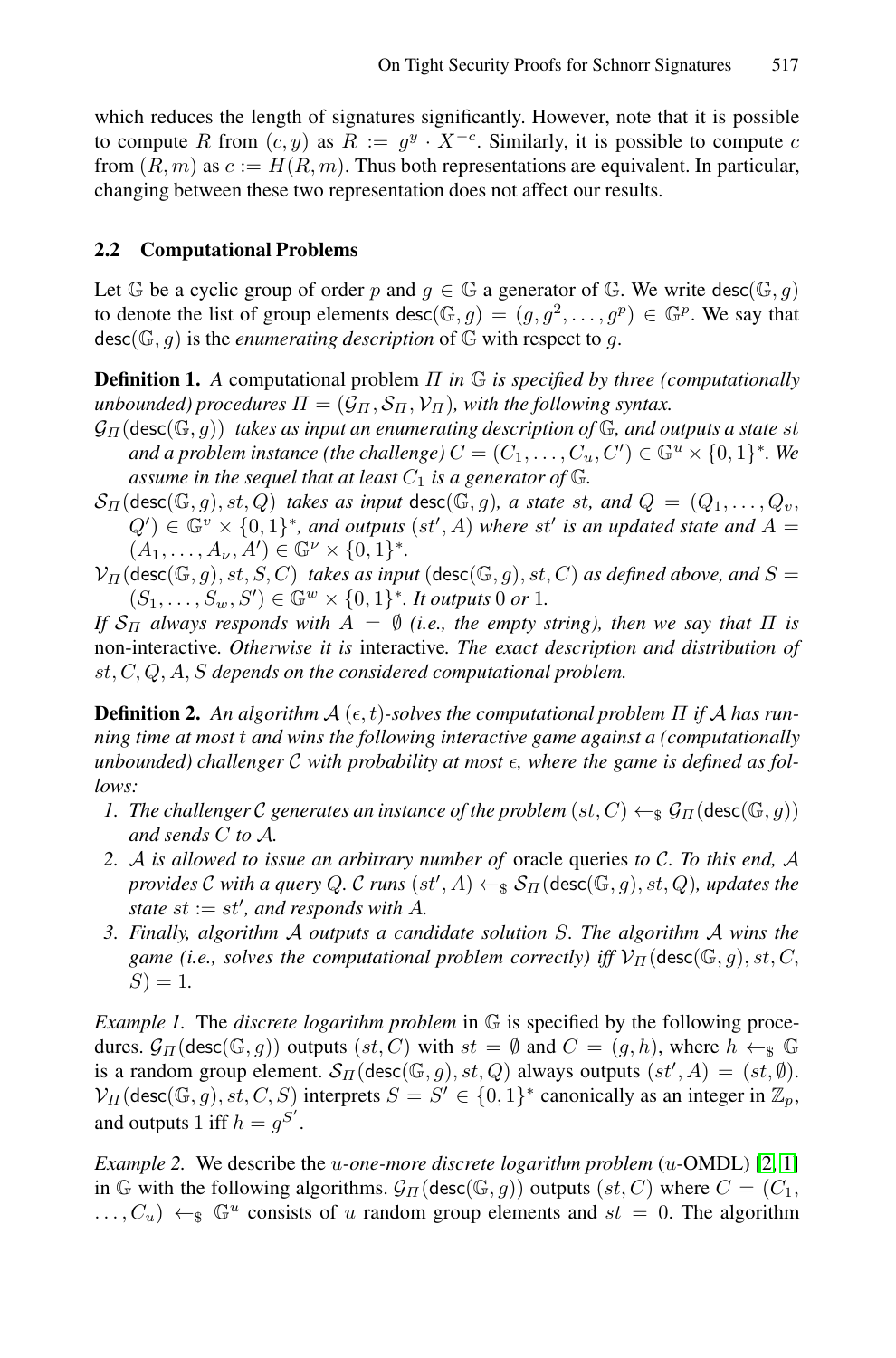<span id="page-6-0"></span> $S_{II}$ (desc( $\mathbb{G}, g$ ), st, Q) takes as input state st and group element  $Q \in \mathbb{G}$ . It responds with  $st' := st + 1$  and  $A = A' \in \{0, 1\}^*$  where  $A'$  canonically interpreted as an with  $st' := st + 1$  and  $A = A' \in \{0, 1\}^*$ , where A' canonically interpreted as an integer in Z, satisfies  $a^{A'} = O$ . The verification algorithm  $\mathcal{V}_{\alpha}$  (desc( $(\mathbb{G}, a)$  st  $C(S)$ ) integer in  $\mathbb{Z}_p$  satisfies  $g^{A'} = Q$ . The verification algorithm  $V_H(\text{desc}(\mathbb{G}, g), st, C, S)$ <br>interprets  $S = (S' - S') \in \{0, 1\}^*$  canonically as a vector of *u* integers in  $\mathbb{Z}_p$  and interprets  $S = (S'_1, \ldots, S'_u) \in \{0, 1\}^*$  canonically as a vector of u integers in  $\mathbb{Z}_p$ , and outputs 1 iff of  $\leq$  u and  $s = sS'_i$  for all  $s \in [u]$ outputs 1 iff  $st < u$  and  $g_i = g^{S'_i}$  for all  $i \in [u]$ .

*Example 3.* The UF-NM-forgery problem for Schnorr signatures in G with hash function H is specified by the following procedures.  $\mathcal{G}_{\Pi}(\mathsf{desc}(\mathbb{G}, g))$  outputs  $(st, C)$  with  $st = m$  and  $C = (g, X, m) \in \mathbb{G}^2 \times \{0,1\}^k$ , where  $X = g^x$  for  $x \leftarrow_s \mathbb{Z}_p$  and  $m \leftarrow s \{0,1\}^k$ .  $S_H(\text{desc}(\mathbb{G}, g), st, Q)$  always outputs  $(st', A) = (st, \emptyset)$ . The verifi-<br>cation algorithm  $\mathcal{V}_H(\text{desc}(\mathbb{G}, g), st, Q)$  parses S as  $S = (R, y) \in \mathbb{G} \times \mathbb{Z}$  sets cation algorithm  $V_{\Pi}$ (desc( $\mathbb{G}, g$ ), st, C, S) parses S as  $S = (R, y) \in \mathbb{G} \times \mathbb{Z}_p$ , sets  $c := H(R, st)$ , and outputs 1 iff  $X<sup>c</sup> \cdot R = g<sup>y</sup>$ .

#### **2.3 Representation-Invariant Computational Problems**

In our impossibility results given below, we want to rule out the existence of a tight reduction from as large a class of computational problems as possible. Ideally, we want to rule out the existence of a tight reduction from any computational problem that meets Definition 1. However, it is easy to see that this is not achievable in this generality: as Example 3 shows, the problem of forging Schnorr signatures itself is a problem that meets Defini[tio](#page-7-0)n 1. However, of course there exists a trivial tight reduction from the problem of forging Schnorr signatures to the problem of forging Schnorr signatures! Therefore we need to restrict the class of considered computational problems to exclude such trivial, artificial problems.

We introduce the notion of *representation-invariant* computational problems. This class of problems captures virtually any reasonable computational problem defined over an abstract algebraic group, even interactive assumptions, except for a few extremely artificial problems. In particular, the problem of forging Schnorr signatures is *not* contained in this class (see Example 5 below).

Intuitively, a computational problem is *representation-invariant*, if a valid solution to a given problem instance remains valid even if the representation of group elements in challenges, oracle queries, and solutions is converted to a different representation of the same group. More formal is the following definition:

**Definition 3.** Let  $\mathbb{G}, \hat{\mathbb{G}}$  be groups such that there exists an isomorphism  $\phi : \mathbb{G} \rightarrow$ <sup>G</sup><sup>ˆ</sup> *. We say that* Π *is* representation-invariant*, if for all isomorphic groups* <sup>G</sup>, <sup>G</sup><sup>ˆ</sup> *and for all generators*  $g \in \mathbb{G}$ *, all*  $C = (C_1, \ldots, C_u, C') \leftarrow \mathcal{G}_{II}(\text{desc}(\mathbb{G}, g))$ *, all*  $st = (st, st, st') \in \mathbb{G}^t \times \{0, 1\}^*$  and all  $S = (S, S') \in \mathbb{G}^w \times \{0, 1\}^*$  $(s_t, \ldots, st_t, st') \in \mathbb{G}^t \times \{0,1\}^*$ , and all  $S = (S_1, \ldots, S_w, S') \in \mathbb{G}^w \times \{0,1\}^*$ <br>holds that  $V = (dsc(C, s), st, C, S) = 1$  (cose  $(\mathbb{G}, \hat{s})$ ) of  $\hat{C}, \hat{S}$ ) = 1 where *holds that*  $V_{\Pi}$  (desc $(\mathbb{G}, g)$ , st,  $C, S) = 1 \iff V_{\Pi}$  (desc $(\hat{\mathbb{G}}, \hat{g})$ ,  $\hat{st}, \hat{C}, \hat{S}) = 1$ , *where*  $\hat{g} = \phi(g) \in \mathbb{G}', \hat{C} = (\phi(C_1), \dots, \phi(C_u), C'), \hat{st} = (\phi(st_1), \dots, \phi(st_t), st'),$  and  $\hat{S} = (\phi(S_1), \dots, \phi(S_n), S')$  $\widetilde{S} = (\phi(S_1), \ldots, \phi(S_w), S').$ 

Observe that this definition only demands the existence of an isomorphism  $\phi : \mathbb{G} \to \hat{\mathbb{G}}$ and not that it is efficiently computable.

*Example 4.* The discrete logarithm problem is representation-invariant. Let  $C = (g, g)$ h) ∈  $\mathbb{G}^2$  be a discrete log challenge, with corresponding solution  $S' \in \{0, 1\}^*$  such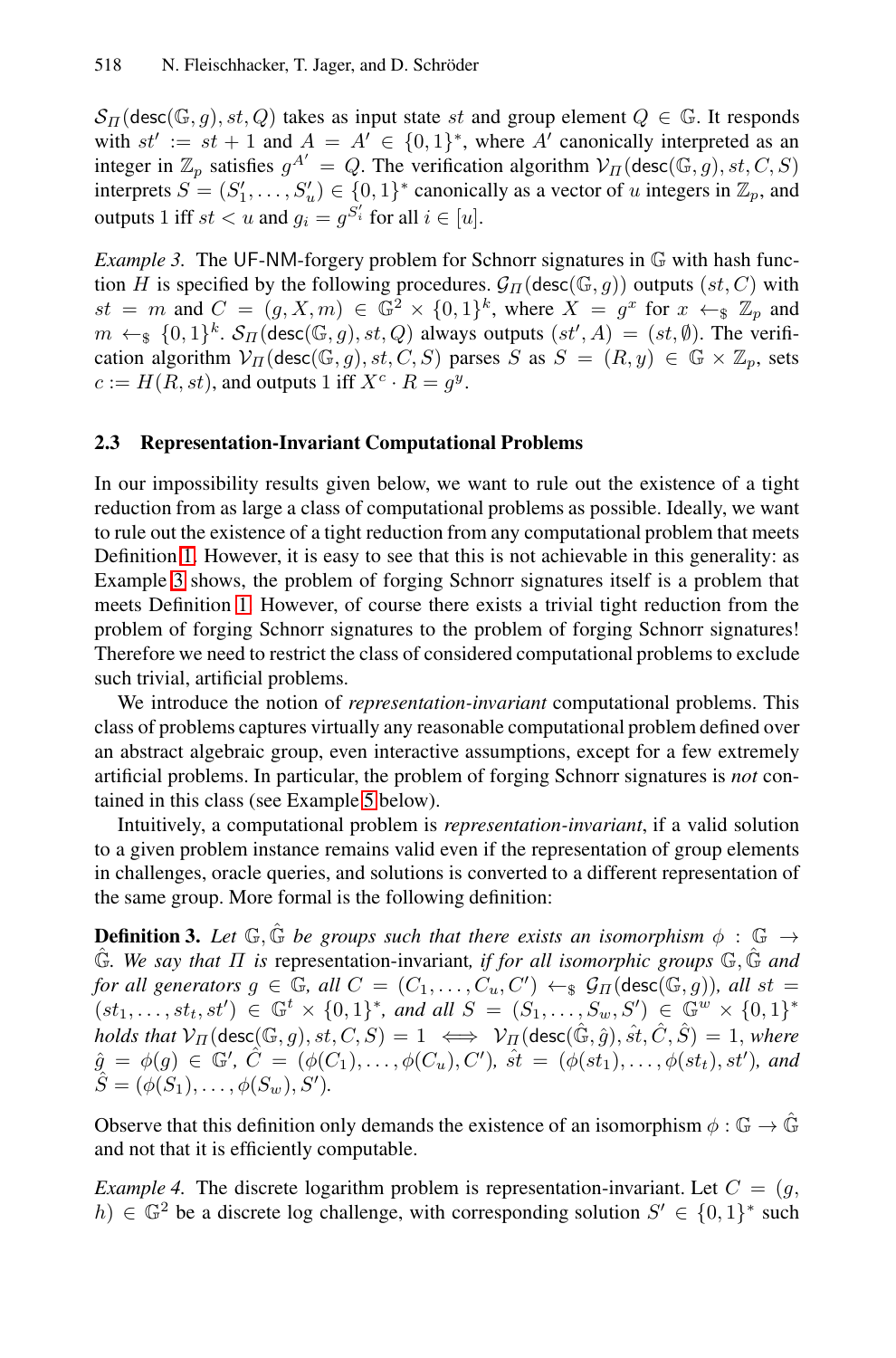<span id="page-7-0"></span>that S' canonically interpreted as an integer  $S' \in \mathbb{Z}_p$  satisfies  $g^{S'} = h \in \mathbb{G}$ . Let  $\phi : \mathbb{G} \to \hat{\mathbb{G}}$  be an isomorphism, and let  $(\hat{g}, \hat{h}) := (\phi(g), \phi(h))$ . Then it clearly holds that  $\hat{g}^{\hat{S}'} = \hat{h}$ , where  $\hat{S}' = S'$ .

Virtually all common hardness assumptions in algebraic groups are based on representation-invariant computational problems. Popular examples are, for instance, the discrete log problem (DL), computational Diffie-[He](#page-7-1)llman (CDH), decisional Diffie-Hellman (DDH), one-more discrete log (OMDL), decision linear (DLIN), and so on.

*Example 5.* The UF-NM-forgery problem for Schnorr signatures with hash function H is *not* representation-invariant for any hash function H. Let  $C = (q, X, m) \leftarrow$  $\mathcal{G}_{\Pi}(\text{desc}(\mathbb{G}, g))$  be a challenge with solution  $S = (R, y) \in \mathbb{G} \times \mathbb{Z}_p$  satisfying  $X^c \cdot R =$  $q^y$ , where  $c := H(R, m)$ .

Let  $\hat{\mathbb{G}}$  be a group isomorphic to  $\mathbb{G}$ , such that  $\mathbb{G} \cap \hat{\mathbb{G}} = \emptyset$  (that is, there exists no element of  $\hat{G}$  having the same representation as some element of  $\mathbb{G}$ ).<sup>2</sup> Let  $\mathbb{G} \to \hat{G}$ denote the isomorphism. If there exists any R such that  $H(R, m) \neq H(\phi(R), m)$  in  $\mathbb{Z}_p$ (which holds in particular if  $H$  is collision resistant), then we have

$$
g^y = X^{H(R,m)} \cdot R
$$
 but  $\phi(g)^y \neq \phi(X)^{H(\phi(R),m)} \cdot \phi(R)$ .

Thus, a solution to this problem is valid only with respect to a particular given representation of group elements.

The UF-NM-forgery problem of Schnorr signatures is not r[epre](#page-18-11)sentation-invariant, because a solution to this problem involves the h[ash](#page-18-6) value  $H(R, m)$  that depends on a concrete representation of group element  $R$ . We consider such complexity assumptions as rather unnatural, as they are usually very specific to certain constructions of cryptosystems.

### <span id="page-7-1"></span>**2.4 Generic Reductions**

In this section we recall the notion of *generic groups*, loosely following [30] (cf. also [19, 24], for instance), and define generic (i.e., representation independent) reductions.

*Generic groups.* Let  $(\mathbb{G}, \cdot)$  be a group of order p and  $E \subseteq \{0, 1\}^{\lceil \log p \rceil}$  be a set of size  $|E| = |\mathbb{G}|$ . If  $q, h \in \mathbb{G}$  are two group elements, then we write  $q \div h$  for  $q \cdot h^{-1}$ . Following [30] we define an *encoding function* as a random injective map  $\phi : \mathbb{G} \to E$ . We say that an element  $e \in E$  is the *encoding* assigned to group element  $h \in \mathbb{G}$ , if  $\phi(h) = e.$ 

A *generic group algorithm* is an algorithm R which takes as input  $\hat{C} = (\phi(C_1),$  $\ldots$ ,  $\phi(C_u)$ , C'), where  $\phi(C_i) \in E$  is an encoding of group element  $C_i$  for all  $i \in [u]$ ,<br>and  $C' \in \{0, 1\}^*$  is a bit string. The algorithm outputs  $\hat{S} = (\phi(S_i) - \phi(S_i) S')$ and  $C' \in \{0,1\}^*$  is a bit string. The algorithm outputs  $\hat{S} = (\phi(S_1), \dots, \phi(S_w), \hat{S}')$ ,<br>where  $\phi(S_i) \in E$  is an encoding of group element S, for all  $i \in [w]$  and  $S' \in I_0$ ,  $11^*$ where  $\phi(S_i) \in E$  is an encoding of group element  $S_i$  for all  $i \in [w]$ , and  $S' \in \{0, 1\}^*$ 

<sup>&</sup>lt;sup>2</sup> Such a group  $\hat{\mathbb{G}}$  can trivially be obtained for any group  $\mathbb{G}$ , for instance by modifying the encoding by prepending a suitable fixed string to each group element, and changing the group law accordingly.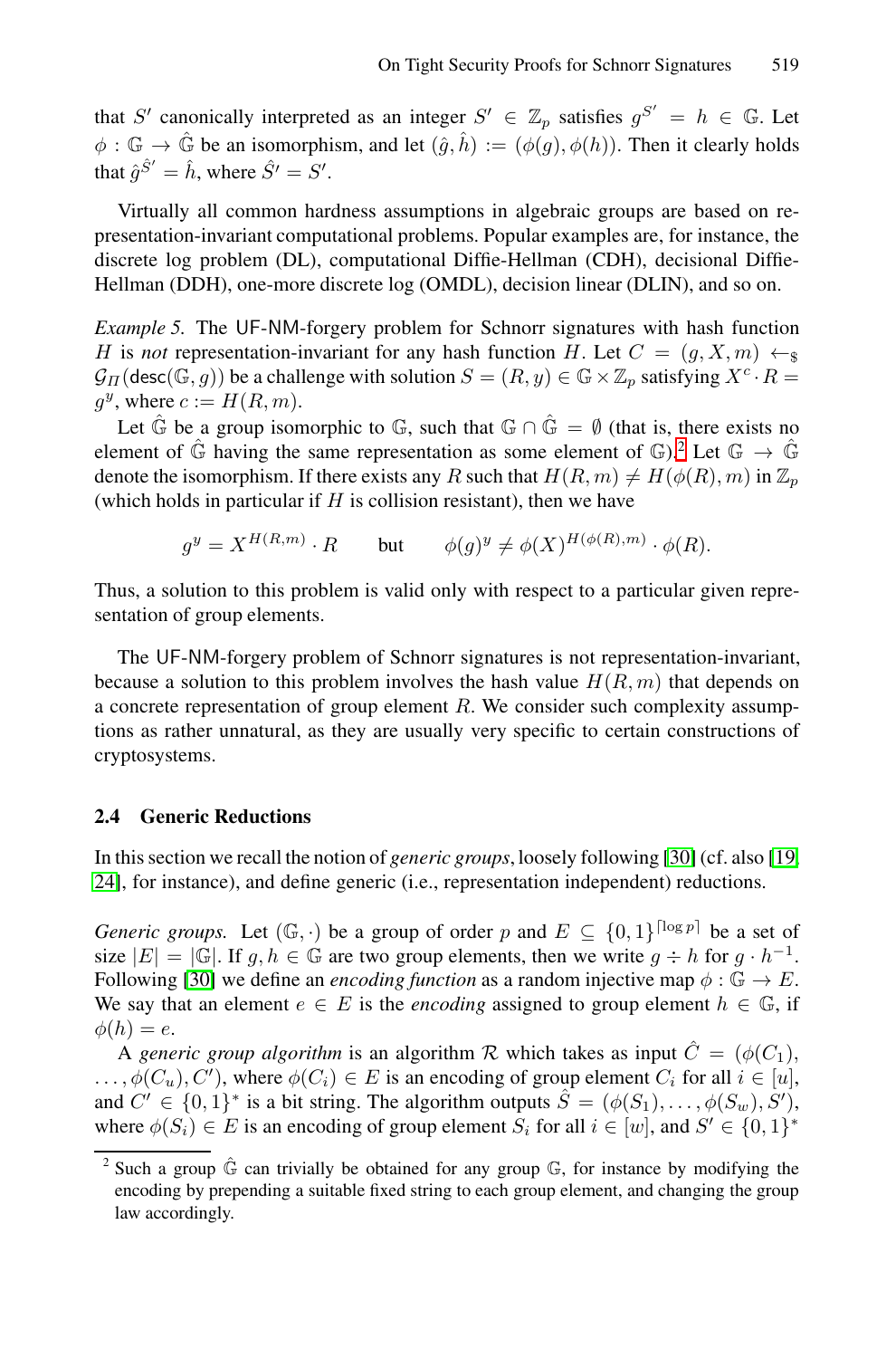| PROC $\mathcal{O}(e,e',\circ)$                                                      | PROC GETIDX( $\vec{e}$ )             | PROC $\text{ENCODE}(G)$                                 |
|-------------------------------------------------------------------------------------|--------------------------------------|---------------------------------------------------------|
| $(e, e', o) \in E \times E \times \{\cdot, \div\}$                                  | parse $\vec{e} = (e_1, \ldots, e_w)$ | parse $G = (G_1, \ldots, G_n)$                          |
| $(i, j) := \text{GETDX}(e, e')$                                                     | for $j = 1, \ldots, w$ do            | for $j = 1, \ldots, u$ do                               |
| return $\text{ENCODE}(\mathcal{L}_i^{\mathbb{G}} \circ \mathcal{L}_i^{\mathbb{G}})$ | pick first $i \in [ \mathcal{L}^E ]$ | if $\exists i$ s.t. $\mathcal{L}_i^{\mathbb{G}} = G_i$  |
|                                                                                     | such that $\mathcal{L}^E_i = e_i$    | $e_j := \mathcal{L}_i^E$                                |
|                                                                                     | $i_i := i$                           | else                                                    |
|                                                                                     | return $(i_1, \ldots, i_w)$          | $e_j \leftarrow_{\mathbb{S}} E \setminus \mathcal{L}^E$ |
|                                                                                     |                                      | append $e_j$ to $\mathcal{L}^E$                         |
|                                                                                     |                                      | append $G_j$ to $\mathcal{L}^{\mathbb{G}}$              |
|                                                                                     |                                      | return $(e_1, \ldots, e_u)$                             |

**Fig. 1.** Procedures implementing the generic group oracle

is a bit string. In order to perform computations on encoded group elements, algorithm  $\mathcal{R} = \mathcal{R}^{\mathcal{O}}$  may query a *generic group oracle* (or "*group oracle*" for short). This oracle O takes as input two encodings  $e = \phi(G), e' = \phi(G')$  and a symbol  $\circ \in \{\cdot, \div\}$ ,<br>and returns  $\phi(G \circ G')$ . Note that  $(E, \infty)$ , where  $\circ \circ$  denotes the group operation on E and returns  $\phi(G \circ G')$ . Note that  $(E, \cdot_{\mathcal{O}})$ , where  $\cdot_{\mathcal{O}}$  denotes the group operation on E induced by oracle  $\mathcal{O}$  forms a group which is isomorphic to  $(\mathbb{G}, \cdot)$ induced by oracle  $\mathcal{O}$ , forms a group which is isomorphic to  $(\mathbb{G}, \cdot)$ .

It will later be helpful to have a specific implementation of  $O$ . We will therefore assume in the sequel that  $\mathcal O$  internally maintains two lists  $\mathcal L^G \subseteq \mathbb G$  and  $\mathcal L^E \subseteq E$ . These lists define the encoding function  $\phi$  as  $\mathcal{L}_i^E = \phi(\mathcal{L}_i^{\mathbb{G}})$ , where  $\mathcal{L}_i^{\mathbb{G}}$  and  $\mathcal{L}_i^E$  denote the *i*-th element of  $\mathcal{L}^{\mathbb{G}}$  and  $\mathcal{L}^E$  respectively for all  $i \in [|\mathcal{L}^{\mathbb{G}}|]$ . Note element of  $\mathcal{L}^G$  and  $\mathcal{L}^E$ , respectively, for all  $i \in | \mathcal{L}^G |$ . Note that from the perspective of a generic group algorithm it makes no difference whether the encoding function is fixed at the beginning or lazily evaluated whenever a new group element occurs. We will assume that the oracle uses lazy evaluation to simplify our discussion and avoid unnecessary steps for achieving polynomial runtime of our meta-reductions.

- <span id="page-8-1"></span><span id="page-8-0"></span>**Procedure ENCODE** takes a list  $G = (G_1, \ldots, G_u)$  of group elements as input. It checks for each  $G_j \in L$  if an encoding has already been assigned to  $G_j$ , that is, if checks [f](#page-8-0)or each  $G_j \in L$  if an encoding has already been a[ss](#page-8-1)igned to  $G_j$ , that is, if<br>there exists an index i such that  $\mathcal{C}^{\mathbb{G}} = \mathcal{C}$ . If this holds. ENCODE sets  $e_j := \mathcal{C}^E$ there exists an index i such that  $\mathcal{L}_{i}^{\mathbb{G}} = G_j$ . If this holds, ENCODE sets  $e_j := \mathcal{L}_{i}^E$ .<br>Otherwise (if no encoding has been assigned to  $G_i$  so far) it chooses a fresh and Otherwise (if no encoding has been assigned to  $G_j$  so far), it chooses a fresh and<br>random encoding  $e_i \leftarrow e E \setminus C^E$  In either case  $G_i$  and  $e_i$  are appended to  $C^G$  and random encoding  $e_j \leftarrow \E E \setminus \mathcal{L}^E$ . In either case  $G_j$  and  $e_j$  are appended to  $\mathcal{L}^G$  and  $\mathcal{L}^E$ , respectively, which gradually defines the map  $\phi$  such that  $\phi(G_i) = e_i$ . Note also that the same group element and encoding may occur multiple times in the list. Finally, the procedure returns the list  $(e_1, \ldots, e_u)$  of encodings.
- **Procedure GETIDX** takes a list  $(e_1, \ldots, e_w)$  of encodings as input. For each  $j \in [w]$ it defines  $i_j$  as the smallest<sup>3</sup> index such that  $e_j = \mathcal{L}_{i_j}^E$ , and returns  $(i_1, \ldots, i_w)$ .<sup>4</sup>

<sup>&</sup>lt;sup>3</sup> Recall that the same encoding may occur multiple times in  $\mathcal{L}^E$ .<br><sup>4</sup> Note that GETIDX may receive only encodings  $e_1, \ldots, e_w$  which are already contained in  $\mathcal{L}^E$ . as otherwise the behavior of GETIDX is undefined. We will make sure that this is always the case.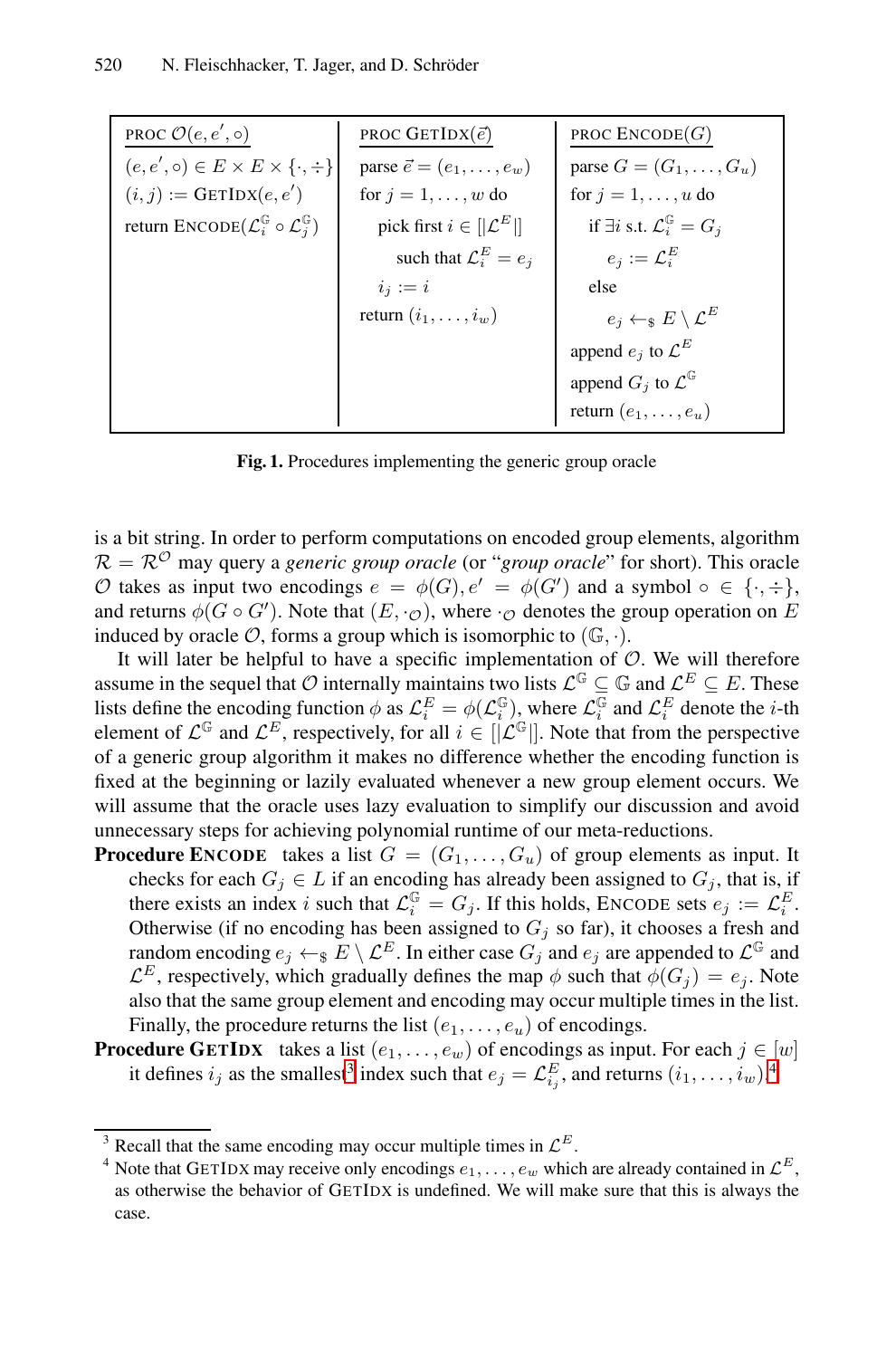The lists  $\mathcal{L}^{\mathbb{G}}$ ,  $\mathcal{L}^E$  are initially empty. Then  $\mathcal{O}$  calls  $(e_1,\ldots,e_u) \leftarrow_s \text{ENCODE}(G_1,$  $\dots, G_u$ ) to determine encodings for all group elements  $G_1, \dots, G_u$  and starts the generic group algorithm on input  $\mathcal{R}(e_1, \ldots, e_u, C')$ .<br>  $\mathcal{R}^{\mathcal{O}}$  may now submit queries of the form  $(e, e' \circ c')$ .

 $\mathcal{R}^{\mathcal{O}}$  may now submit queries of the form  $(e, e', \circ) \in E \times E \times \{\cdot, \div\}$  to the generic vun oracle  $\mathcal{O}$ . In the sequel we will restrict  $\mathcal{R}$  to issue only queries  $(e, e', \circ)$  to  $\mathcal{O}$ group oracle O. In the sequel we will restrict R to issue only queries  $(e, e', \circ)$  to O such that  $e, e' \in \mathcal{L}^E$ . It determines the smallest indices i and i with  $e - e$ , and  $e' - e$ . such that  $e, e' \in \mathcal{L}^E$ . It determines the smallest indices i and j with  $e = e_i$  and  $e' = e_j$ by calling  $(i, j) = \text{GETDX}(e, e')$ . Then it computes  $\mathcal{L}_{i}^{\mathbb{G}} \circ \mathcal{L}_{j}^{\mathbb{G}}$  and returns the encoding ENCODE( $\mathcal{L}_i^{\mathbb{G}} \circ \mathcal{L}_j^{\mathbb{G}}$ ). Furthemore, we require that  $\mathcal{R}$  only outputs encodings  $\phi(S_i)$  such that  $\phi(S_i) \subset \mathcal{L}_i^{\mathbb{F}}$ that  $\phi(S_i) \in \mathcal{L}^E$ .

*Remark 2.* We note that the abo[ve](#page-18-12) [re](#page-18-12)strictions are without loss of generality. To explain this, recall that the assignment between group elements and encodings is random. An alternative implementation  $O'$  of  $O$  could, given an encoding  $e \notin \mathcal{L}^E$ , assign a random<br>group element  $G \leftarrow_{\mathbb{R}} \mathbb{C} \setminus \mathcal{L}^{\mathbb{G}}$  to e by appending  $G$  to  $\mathcal{L}^{\mathbb{G}}$  and e to  $\mathcal{L}^E$  in which case group element  $G \leftarrow_{\S} \mathbb{G} \setminus \mathcal{L}^{\mathbb{G}}$  to e by appending G to  $\mathcal{L}^{\mathbb{G}}$  and e to  $\mathcal{L}^{\mathbb{E}}$ , in which case  $\mathbb{R}$  would obtain an encoding of an independent new group element. Of course  $\mathbb{R}$  can  $\mathcal R$  would obtain an encoding of an independent, new group element. Of course  $\mathcal R$  can simulate this behavior easily when interacting with  $\mathcal{O}$ , too.

*Generic reductions.* Recall that a (fully black-box [23]) reduction from problem Π to problem  $\Sigma$  is an efficient algorithm  $\mathcal R$  that solves  $\Pi$ , having black-box access to an algorithm  $\mathcal A$  solving  $\Sigma$ .

In the sequel we consider reductions  $\mathcal{R}^{A,O}$  having black-box access to an algorithm  $A$  as well as to a generic group oracle  $O$ . A generic reduction receives as input a challenge  $C = (\phi(C_1), \dots, \phi(C_\ell), C') \in \mathbb{G}^u \times \{0, 1\}^*$  consisting of u encoded group elements and a bit-string  $C'$  R may perform computations on encoded group elements, by ments and a bit-string C'. R may perform computations on encoded group elements, by<br>invoking a generic group oracle (2) as described above, and interacts with algorithm 4 invoking a generic group oracle  $\mathcal O$  as described above, and interacts with algorithm  $\mathcal A$ to compute a solution  $S = (\phi(S_1), \dots, \phi(S_w), S') \in \mathbb{G}^w \times \{0, 1\}^*$  $S = (\phi(S_1), \dots, \phi(S_w), S') \in \mathbb{G}^w \times \{0, 1\}^*$  $S = (\phi(S_1), \dots, \phi(S_w), S') \in \mathbb{G}^w \times \{0, 1\}^*$  $S = (\phi(S_1), \dots, \phi(S_w), S') \in \mathbb{G}^w \times \{0, 1\}^*$  $S = (\phi(S_1), \dots, \phi(S_w), S') \in \mathbb{G}^w \times \{0, 1\}^*$ , which again may<br>consist of encoded group elements  $\phi(S_1)$ ,  $\phi(S_2)$  and a bit-string  $S' \in \{0, 1\}^*$ . consist of encoded group elements  $\phi(S_1), \ldots, \phi(S_w)$  and a bit-string  $S' \in \{0, 1\}^*$ . Reductions from an *interactive* computational problem Π may additionally have access to an oracle  $S_{\Pi}$  corresponding to  $\Pi$ , we write  $\mathcal{R}^{\mathcal{A}, \mathcal{O}, \mathcal{S}_{\Pi}}$ .

We stress that the adversary  $A$  does not necessarily have to be a generic algorithm. It may not be immediat[ely](#page-10-0) obvious that a generic reduction can make use of a nongeneric adversary, considering that A might expect a particular encoding of the group elements. However, this is indeed possibl[e. In parti](#page-10-0)cular, most reductions in security proofs for cryptosystems that are based on algebraic groups (like [22, 6, 31], to name a few well-known examples) are independent of a particular group representation, and thus generic.

Recall that  $R$  is fully blackbox, i.e.,  $A$  is external to  $R$ . Thus, the environment in which the reduction is run can easily translate between the two encodings. Consider as an example the reduction shown in Figure 2 that interacts with a non-generic adversary A. Our notion of generic reductions merely formalizes that the reduction works identically for any group representation. This is illustrated in Figure 2 with an "environment" converting group elements received and output by the reduction from one group representation to another. Note also that essentially all security reductions (from a computational problem in an algebraic group) in the literature are generic. We stress that we model only the reduction  $R$  as a generic algorithm. We do not restrict the forger  $A$  in this way, as commonly done in security proofs in the generic group model.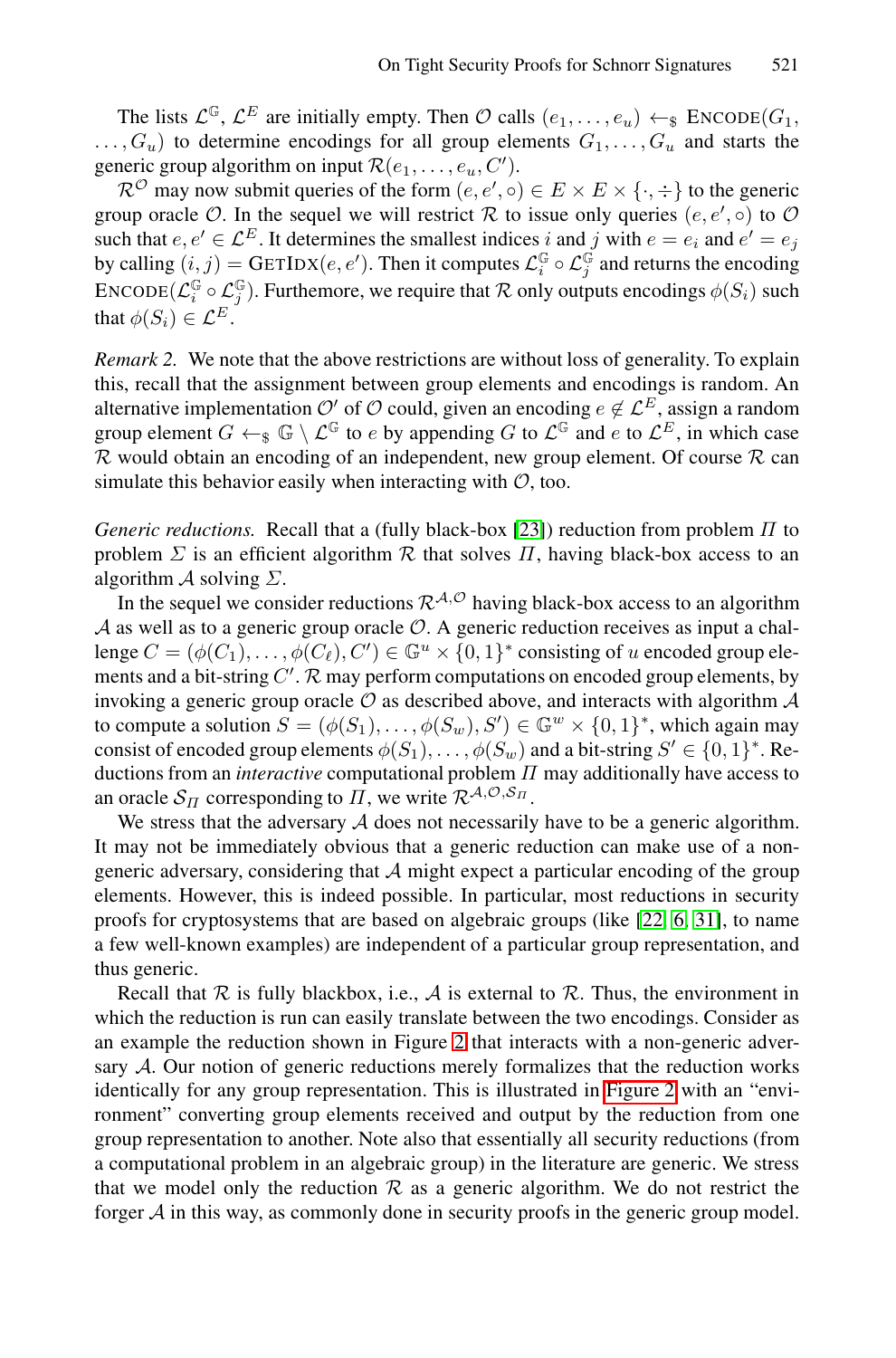<span id="page-10-0"></span>

**Fig. 2.** An example of the interaction between a generic reduction  $\mathcal{R}$  and a non-generic adversay  $A$  against the unforgeability of Schnorr signatures. All group elements – such as the challenge input, random oracle queries, and the signature output by  $A$  – are encoded by the environment before being passed to R. In the other direction, encodings of group elements output by  $\mathcal{R}$  – such as the public key that is the input of  $A$ , random oracle responses, and the solution output by  $R$ are decoded before being passed to the outside world.

It may not be obvious that this is possible, because  $A$  expects as input group elements in some specific encoding, while  $\mathcal R$  can only specify them in the form of random encodings. However, the reduction only gets access to the adversary as a blackbox, which means that the adversary is external to the reduction, and the environment in which the reduction is run can easily translate between the encodings used by reduction and adversary. Further note, that while some reduction from a problem  $\Pi$  may be generic, the actual algorithm solving said problem is not R itself, but the composition of R and A which may be non-generic. In particular, this means that any results about equivalence of interesting problems in the generic group model do not apply to the reduction.

## **3 Unconditional Tightness Bound for Generic Reductions**

<span id="page-10-1"></span>In this section, we investigate the possibility of finding a tight *generic* reduction  $R$  that reduces a representation-invariant computational problem  $\Pi$  to breaking the UF-NMsecurity of the Schnorr signature scheme. Our results in this direction are negative, showing that it is impossible to find a generic reduction from any representation-invariant computational problem. This includes even int[erac](#page-18-3)tive problems.

#### **3.1 Single-Instance Reductions**

We begin with considering a very simple class of reduction that we call *vanilla reductions*. A vanilla reduction is a reduction that runs the UF-NM forger  $A$  exactly once (without restarting or rewinding) in order to solve the problem  $\Pi$ . This allows us to explain and analyze the new simulation technique. Later we turn to reductions that may execute A repeatedly, like for instance the known security proof from [22] based on the Forking Lemma.

*An Inefficient Adversary* A In this section we describe an inefficient adversary A that breaks the UF-NM-security of the Schnorr signature scheme. Recall that a black-box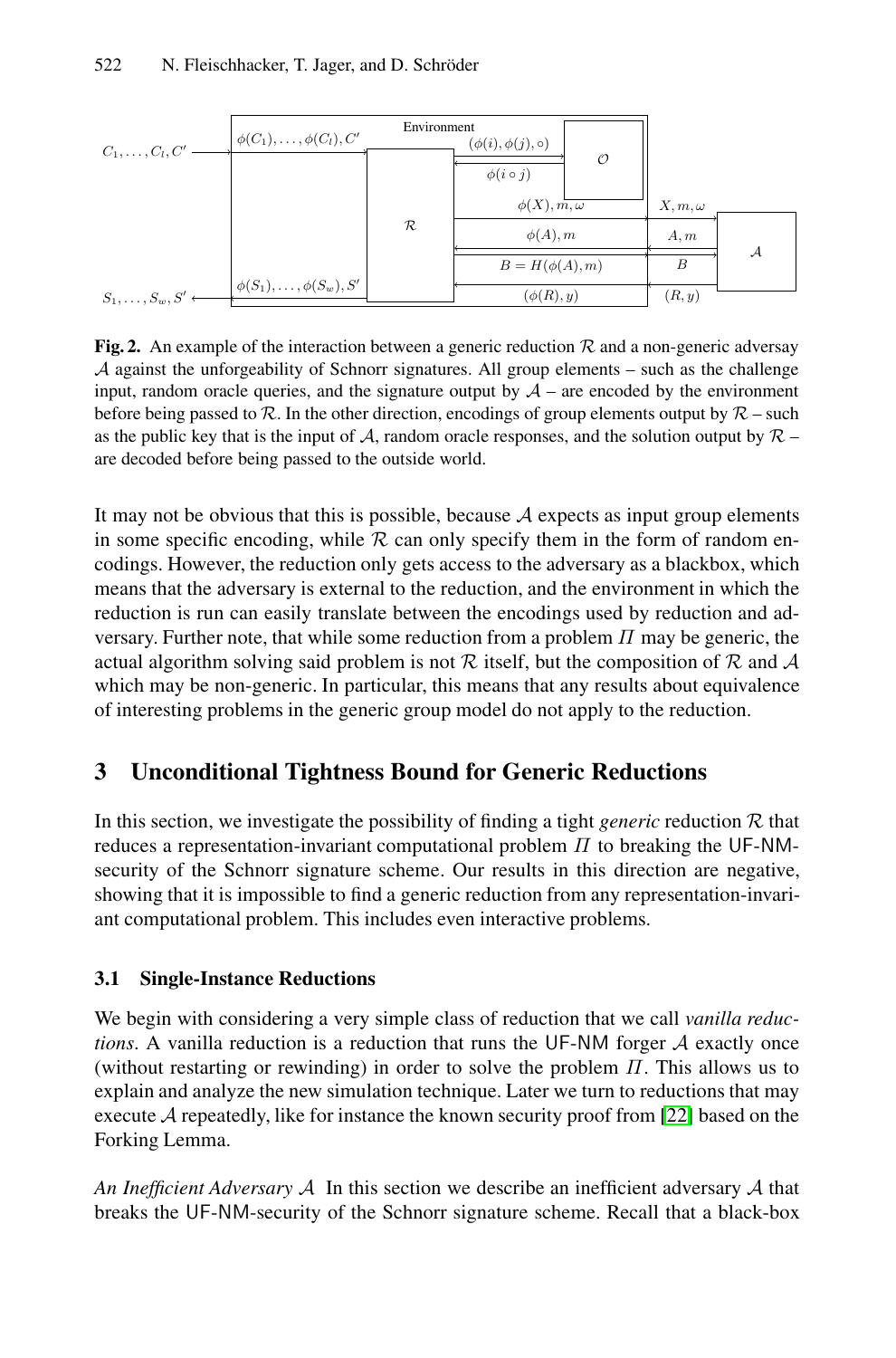reduction  $R$  must work for any attacker A. Thus, algorithm  $R^A$  will solve the challenge problem  $\Pi$ , given black-box access to  $\mathcal{A}$ . The meta-reduction will be able to simulate this attacker *efficiently* for any generic reduction R. We describe this attacker for comprehensibility, in order to make our meta-reduction more accessible to the reader.

- 1. The input of A is a Schnorr public-key X, a message m, and random coins  $\omega \in$  $\{0,1\}^{\kappa}$ .
- <span id="page-11-0"></span>2. The forger A chooses q uniformly random group elements  $R_1, \ldots, R_q \leftarrow \S$ . (We make the assumption that  $q \leq |\mathbb{G}|$ .) Subsequently, the forger A queries the random oracle H on  $(R_i, m)$  for all  $i \in [q]$ . Let  $c_i := \mathcal{H}(R_i, m) \in \mathbb{Z}_p$  be the corresponding answers.
- 3. Finally, the forger A chooses an index uniformly at random  $\alpha \leftarrow_{\S} [q]$ , computes  $y \in \mathbb{Z}_p$  which satisfies the equation  $g^y = X^{c_\alpha} \cdot R_\alpha$ , and outputs  $(R_\alpha, y)$ . For concreteness, we assume this computation is performed by exhaustive search over all  $y \in \mathbb{Z}_p$  (recall that we consider an unbounded attacker here, we show later how to instantiate it efficiently).

Note that  $(R_{\alpha}, y)$  is a valid signature for message m with respect to the public key X. Thus, the forger  $A$  breaks the UF-NM-security of the Schnorr signatures with probability 1.

*Main Result for Vanilla Reductions* Now we are ready to prove our main result for vanilla reductions.

**Theorem 1.** L[et](#page-11-0)  $\Pi = (G_{\Pi}, S_{\Pi}, V_{\Pi})$  be a representation-invariant (possibly interac*tive) computational problem with a challenge consisting of* u *group elements and let* p *be the group order. Suppose there exists a generic vanilla reduction* R *that*  $(\epsilon_R, t_R)$ *solves*  $\Pi$ , having one-time *black-box access to an attac[ker](#page-7-0)* A *that* ( $\epsilon_A$ ,  $t_A$ )-*breaks the* UF-NM-security of Schnorr signatures with success probability  $\epsilon_A = 1$  by asking q *random oracle queries. Then there exists an algorithm* M *that*  $(\epsilon, t)$ *-solves*  $\Pi$  *with*  $\epsilon \geq \epsilon_{\mathcal{R}} - \frac{2(u+q+t_{\mathcal{R}})^2}{p}$  and  $t \approx t_{\mathcal{R}}$ .

*Remark 3.* Observe that Theorem 1 rules out reductions from nearly arbitrary computational problems (even interactive). At a first glance this might look contradictory, for instance there always exists a trivial reduction from the problem of forging Schnorr signatures to solving the same problem. However, as explained in Example 5, forging Schnorr-signatures is not a representation-invariant computational problem, therefore this is not a contradiction.

*Proof.* Assume that there exists a generic vanilla reduction  $\mathcal{R} := \mathcal{R}^{\mathcal{O}, S_H', A}$  that  $(\epsilon_{\mathcal{R}},$ <br>  $\epsilon_{\mathcal{R}}$ , colves  $H$ , when given access to a generic group oracle  $\mathcal{O}$ , an oracle  $S'$ , and a  $t_{\mathcal{R}}$ )-solves  $\Pi$ , when given access to a generic group oracle  $\mathcal{O}$ , an oracle  $S'_{\Pi}$ , and a forger  $A(\phi(X), m(\omega))$  where the inputs to the forger are chosen by  $\mathcal{R}$ . Furthermore forger  $A(\phi(X), m, \omega)$ , where the inputs to the forger are chosen by R. Furthermore, the reduction R simulates the random oracle R.H for A. We show how to build a metareduction M that has black-box access to R and to an oracle  $S_{II}$  and that solves the representation-invariant problem  $\Pi$  directly.

We describe  $M$  in a sequence of games, beginning with an *inefficient* implementation  $\mathcal{M}_0$  of  $\mathcal M$  and we modify it gradually until we obtain an *efficient* implementation  $\mathcal{M}_2$ of  $M$ . We bound the probability with which any reduction  $R$  can distinguish each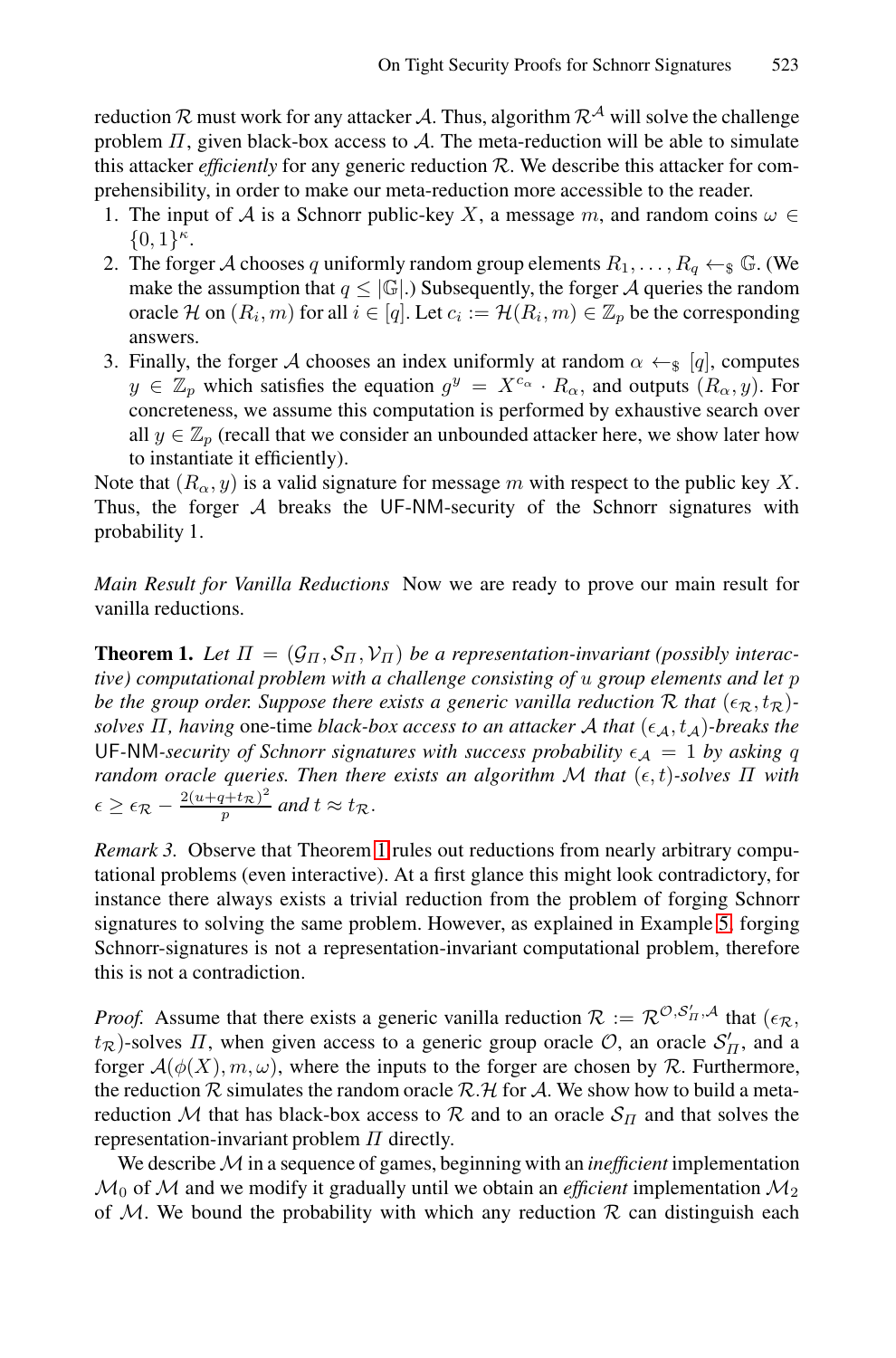<span id="page-12-0"></span>implementation  $\mathcal{M}_i$  from  $\mathcal{M}_{i-1}$  for all  $i \in \{1, 2\}$ , which yields that  $\mathcal{M}_2$  is an efficient algorithm that can use  $\mathcal R$  to solve  $\Pi$  if  $\mathcal R$  in tight.

In what follows let  $X_i$  denote [th](#page-12-0)e event that R outputs a valid solution to the given problem instance  $\hat{C}$  of  $\Pi$  in Game i.

*G[am](#page-12-1)e 0.* Our meta-reduction  $\mathcal{M}_0 := \mathcal{M}_0^{S_H}$  $\mathcal{M}_0 := \mathcal{M}_0^{S_H}$  $\mathcal{M}_0 := \mathcal{M}_0^{S_H}$  is an algorithm for solving a representationinvariant computational problem  $\Pi$ , as defined in Section 2.3. That is,  $\mathcal{M}_0$  takes as in-<br>put an instance  $C = (C_1, C_2, C_3) \in \mathbb{C}^u \times \{0, 1\}^*$  of the representation-invariant put an instance  $C = (C_1, \ldots, C_u, C') \in \mathbb{G}^u \times \{0, 1\}^*$ , of the representation-invariant computational problem  $H$  has access to oracle  $S_H$  provided by  $H$  and outputs a cancomputational problem  $\Pi$ , has access to oracle  $S_\Pi$  provided by  $\Pi$ , and outputs a candidate solution  $S$ .  $R$  is a generic reduction, i.e., a representation-independent algorithm for  $\Pi$  having black-box access to an attacker A. Algorithm  $M_0$  runs reduction  $R$  as a subroutine, by simulating the generic group oracle  $\mathcal{O}$ , the  $\mathcal{S}_{\Pi}$  oracle, and attacker A for R. In order to provide the generic group oracle for R,  $\mathcal{M}_0$  implements the following procedures (cf. Figure 3).

<span id="page-12-1"></span>

| PROC $\mathcal{M}_0(C)$                                                               | PROC $\mathcal{A}(\phi(X), m, \omega)$                                                         |
|---------------------------------------------------------------------------------------|------------------------------------------------------------------------------------------------|
| # INITIALIZATION                                                                      | for all $i \in [q]$                                                                            |
| parse $C = (C_1, \ldots, C_u, C')$                                                    | $c_i = \mathcal{R} \mathcal{H}(\phi(R_i), m)$                                                  |
| $\mathcal{L}^{\mathbb{G}} := \emptyset \quad ; \quad \mathcal{L}^E := \emptyset$      | $\alpha \leftarrow_{\mathbb{S}} [q]$                                                           |
| $\vec{R} = (R_1, \ldots, R_q) \leftarrow_{\$} \mathbb{G}^q$                           | $y := \log_a X^{c_\alpha} R_\alpha$                                                            |
| $\mathcal{I} := (C_1, \ldots, C_u, R_1, \ldots, R_a)$                                 | return $(R_{\alpha}, y)$ .                                                                     |
| $ENCODE(\mathcal{I})$                                                                 |                                                                                                |
| $\hat{C} := (\mathcal{L}_1^E, \dots, \mathcal{L}_u^E, C')$                            | PROC $S_{\Pi}'(Q)$                                                                             |
| $\hat{S} \leftarrow_{\rm s} \mathcal{R}^{\mathcal{O},\mathcal{A}}(\hat{C})$           | parse $Q = (e_1, , e_v, Q')$                                                                   |
| # FINALIZATION                                                                        | $(i_1,\ldots,i_v) = \text{GETDX}(e_1,\ldots,e_v)$                                              |
| parse $\hat{S} := (\hat{S}_1, \dots, \hat{S}_w, S')$                                  | $(A_1,\ldots,A_{\nu},A')=\mathcal{S}_{\Pi}(\mathcal{L}_{i_1},\ldots,\mathcal{L}_{i_{\nu}},Q')$ |
|                                                                                       | $(f_1,\ldots,f_{\nu})$ = ENCODE $(A_1,\ldots,A_{\nu})$                                         |
| $(i_1,\ldots,i_w):=\text{GETDX}(\hat{S}_1,\ldots,\hat{S}_w)$                          | return $(f_1, \ldots, f_{\nu}, A')$ .                                                          |
| return $(\mathcal{L}_{i_1}^{\mathbb{G}}, \ldots, \mathcal{L}_{i_m}^{\mathbb{G}}, S')$ |                                                                                                |

**Fig. 3.** Implement[atio](#page-12-0)n of  $\mathcal{M}_0$ 

INITIALIZAT[IO](#page-12-0)N OF  $M_0$ : At the beginning of the game,  $M_0$  initializes two lists  $\mathcal{L}^{\mathbb{G}} := \emptyset$  and  $\mathcal{L}^{E} := \emptyset$ , which are used to simulate the generic group oracle  $\mathcal{O}$ . Furthermore,  $M_0$  chooses  $\vec{R} = (R_1, \ldots, R_q) \leftarrow \S \mathbb{G}^q$  at random (these values will later be used by the simulated attacker A), sets  $\mathcal{I} := (C_1, \ldots, C_u, R_1, \ldots, R_q)$ , and runs ENCODE(I) to assign encodings to these group elements. Then  $\mathcal{M}_0$  starts the reduction R on input  $\hat{C} := (\mathcal{L}_1^E, \dots, \mathcal{L}_u^E, C')$ . Note that  $\hat{C}$  is an encoded version of the challenge<br>instance of H received by  $M_2$ . That is, we have  $\hat{C} = (\phi(C_1), \phi(C_2), C')$ . Oracle  $\kappa$  on input  $C := (L_1^{\kappa}, \dots, L_u^{\kappa}, C')$ . Note that C is an encoded version of the challenge<br>instance of  $\Pi$  received by  $\mathcal{M}_0$ . That is, we have  $\hat{C} = (\phi(C_1), \dots, \phi(C_u), C')$ . Oracle<br>queries of  $\mathcal R$  are answered by  $\mathcal$ queries of  $R$  are answered by  $\mathcal{M}_0$  as follows: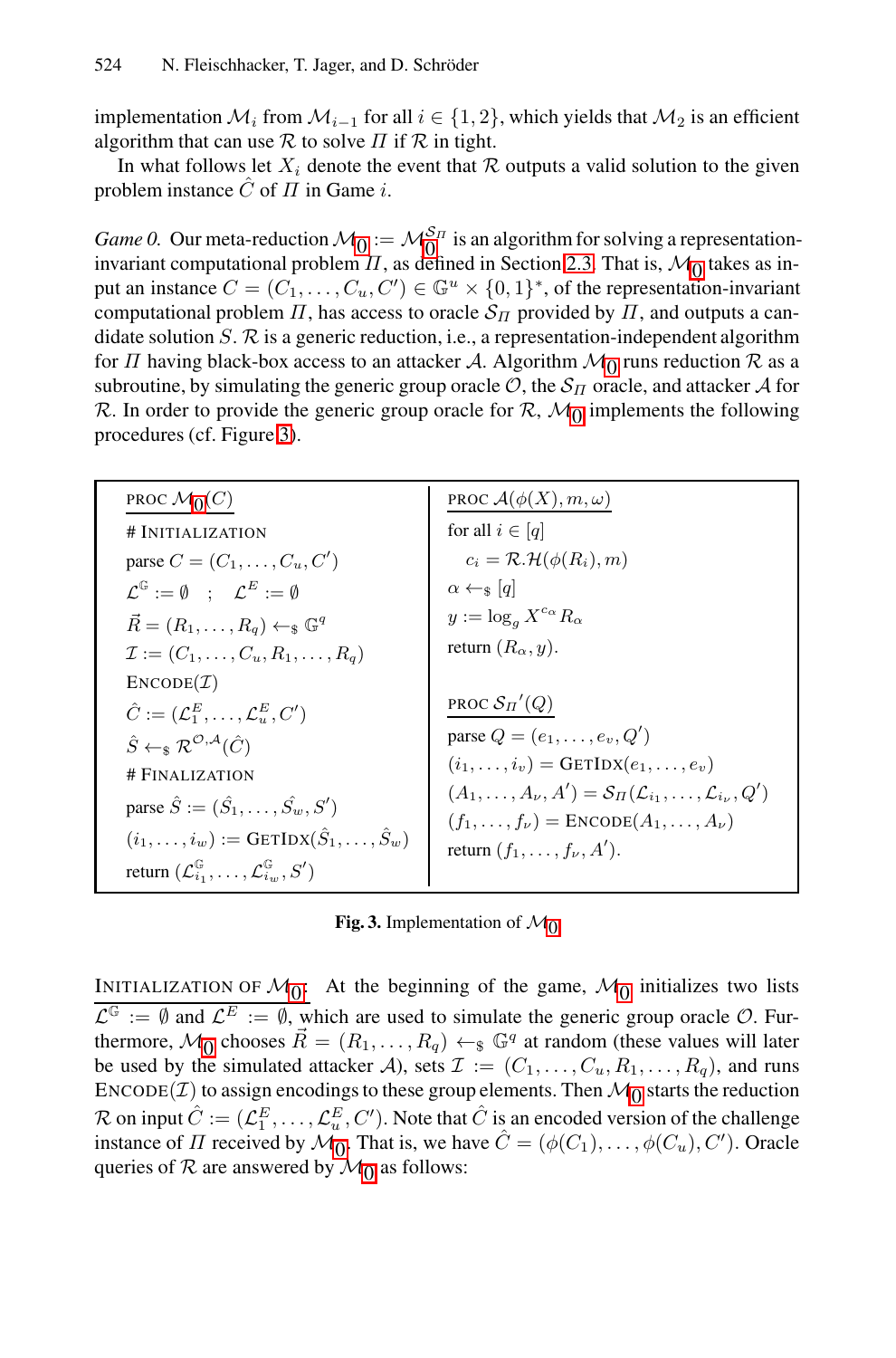GENERIC GROUP ORACLE  $\mathcal{O}(e, e', \circ)$ : To simulate the generic group oracle,  $\mathcal{M}_0$  im-<br>plements procedures ENCODE and GETIDX as described in Section 2.4. Whenever R plements procedures ENCODE and GETIDX as described in Section 2.4. Whenever R submits a query  $(e, e', \circ) \in E \times E \times \{\cdot, \div\}$  to the generic group oracle  $\mathcal{O}$ , the meta-<br>reduction determines the smallest indices *i* and *i* such that  $e - e$ , and  $e' - e$ , by calling reduction determines the smallest indices i and j such that  $e = e_i$  and  $e' = e_j$  by calling  $(i, j) = \text{GETDX}(e, e')$ . Then it computes  $\mathcal{L}_{i}^{\mathbb{G}} \circ \mathcal{L}_{j}^{\mathbb{G}}$  and returns  $\text{ENCODE}(\mathcal{L}_{i}^{\mathbb{G}} \circ \mathcal{L}_{j}^{\mathbb{G}})$ . ORACLE  $S'_H(Q)$ : [This](#page-10-1) procedure handles queries issued by R to  $S'_H$  by forward-<br>ing them to oracle  $S_{\text{II}}$  provided by the challenger and returning the response. That ing them to oracle  $S_{\Pi}$  provided by the challenger and returning the response. That is, whenever R submits a query  $Q = (e_1, \ldots, e_v, Q') \in E^v \times \{0, 1\}^*$  to  $S'_{II}$ , the meta-reduction runs  $(i, \ldots, i) := \text{GETIN}(e, \ldots, e)$  and queries  $S_{II}$  to compute meta-reduction runs  $(i_1,\ldots,i_v) := \text{GETDX}(e_1,\ldots,e_v)$  and queries  $\mathcal{S}_{\Pi}$  to compute  $(A_1, \ldots, A_{\nu}, A') := \mathcal{S}_{\Pi}(\mathcal{L}_{i_1}, \ldots, \mathcal{L}_{i_{\nu}}, Q')$ . Then  $\mathcal{M}_0$  determines the corresponding encodings as  $(f, f) := \text{ENCORF}(A, A)$  and returns  $(f, f')$  to  $\mathcal{P}$ encodings as  $(f_1, \ldots, f_\nu) := \text{ENCODE}(A_1, \ldots, A_\nu)$  and returns  $(f_1, \ldots, f_\nu, A')$  to R.<br>This popmer  $A(A(\mathbf{X}), \ldots, \mathbf{X})$ . This preseding implements a simulation of the installation T[HE](#page-12-0) FORGER  $\mathcal{A}(\phi(X), m, \omega)$ : This procedure implements a simulation of the inefficient attacker A des[cr](#page-12-0)ibed in Section 3.1. It proceeds as follows. When  $\mathcal R$  outputs  $(\phi(X), m, \omega)$  to invoke an instance of A, A queries the random oracle R.H provided by R on  $(\phi(R_i), m)$  for all  $i \in [q]$ , to determine  $c_i = \mathcal{H}(\phi(R_i), m)$ . Afterwards,  $\mathcal{M}_{\mathbf{0}}$ chooses an index  $\alpha \leftarrow_{\S} [q]$  uniformly at random, computes the the discrete logarithm  $y := \log_a X^{c_\alpha} R_\alpha$  $y := \log_a X^{c_\alpha} R_\alpha$  $y := \log_a X^{c_\alpha} R_\alpha$  by exhaustive search, and outputs  $(R_\alpha, y)$ . (This step is not efficient. We show in subsequent ga[mes](#page-10-1) how to implement this attacker efficiently.)

<span id="page-13-0"></span>FINALIZATION OF  $\mathcal{M}_0$ : Eventually, the algorithm R outputs a solution  $S := (S_1, \ldots, S_n)$  $\hat{S}_w, S' \in E^w \times \{0, 1\}^*$ . The algorithm  $\mathcal{M}_0$  runs  $(i_1, \ldots, i_w) := \text{GETDX}(\hat{S}_1, \ldots, \hat{S}_w)$ <br>to determine the indices of group elements  $(\mathcal{L}_{i_1}^{\mathbb{G}}, \ldots, \mathcal{L}_{i_w}^{\mathbb{G}})$  corresponding to encodings  $(\hat{S}_1, \ldots, \hat{S}_w)$ , and outputs  $(\mathcal{L}_{i_1}^{\mathbb{G}}, \ldots, \mathcal{L}_{i_w}^{\mathbb{G}}, S')$ .

*Analysis of*  $M_0$ . Note that  $M_0$  provi[de](#page-13-0)s a perfect simulation of the oracles  $\mathcal{O}$  and  $\mathcal{S}_{\Pi}$ and it also mimics the attacker from Section 3.1 perfectly. In particular,  $(R_{\alpha}, y)$  is a valid forgery for message m and thus,  $\mathcal{R}$  outputs a solution  $\hat{S} = (\hat{S}_1, \dots, \hat{S}_w, S')$  to  $\hat{C}$  with probability  $Pr[X_0] = \epsilon_0$ . Since  $\Pi$  is assumed to be representation-invariant  $\hat{C}$  [wi](#page-14-1)th probability  $Pr[X_0] = \epsilon_{\mathcal{R}}$  $Pr[X_0] = \epsilon_{\mathcal{R}}$  $Pr[X_0] = \epsilon_{\mathcal{R}}$ . Since  $\Pi$  is [ass](#page-12-0)umed to be representation-invariant,  $S := (S_1, \ldots, S_w, S')$  with  $\hat{S}_i = \phi(S_i)$  for  $i \in [w]$  is therefore a valid solution to C.<br>Thus  $M_0$  outputs a valid solution S to C with probability  $\epsilon_0$ . Thu[s,](#page-13-0)  $\mathcal{M}_0$  outputs a valid solution S to C with probability  $\epsilon_{\mathcal{R}}$ .

*Game 1.* In this game we introduce a meta-reduction  $\mathcal{M}_1$ , which essentially extends  $\mathcal{M}_0$  with additional bookkeeping to record the sequence of group operations performed by  $R$ . The purpose of this intermediate game is to simplify our analysis of the final implementation  $M_2$ . Meta-reduction  $M_1$  proceeds identical to  $M_0$ , except for a few differences (cf. Figure 4).

INITIALIZATION OF  $M_1$ [:](#page-13-0) The initialization is exactly like before, except that  $M_1$ maintains an additional list  $\mathcal{L}^V$  of elements of  $\mathbb{Z}_p^{u+q}$ . Let  $\mathcal{L}_i^V$  denote the *i*-th entry of  $cV$  $\mathcal{L}^V$ .

List  $\mathcal{L}^V$  is initialized with the  $u+q$  canonical unit vectors in  $\mathbb{Z}_p^{u+q}$ . That is, let  $\eta_i$  denote the *i*-th canonical unit vector in  $\mathbb{Z}_p^{u+q}$ , i.e.,  $\eta_1 = (1, 0, \ldots, 0)$ ,  $\eta_2 = (0, 1, 0, \ldots, 0)$ ,  $\ldots$ ,  $\eta_{u+q} = (0, \ldots, 0, 1)$ . Then  $\mathcal{L}^V$  is initialized such that  $\mathcal{L}_i^V := \eta_i$  for all  $i \in [u+q]$ . GENERIC GROUP ORACLE  $\mathcal{O}(e, e', \circ)$ : In parallel to computing the group operation,<br>the generic group oracle implemented by  $M_{\odot}$  also performs computations on vectors the generic group oracle implemented by  $\mathcal{M}_1$  also performs computations on vectors of  $\mathcal{L}^V$ .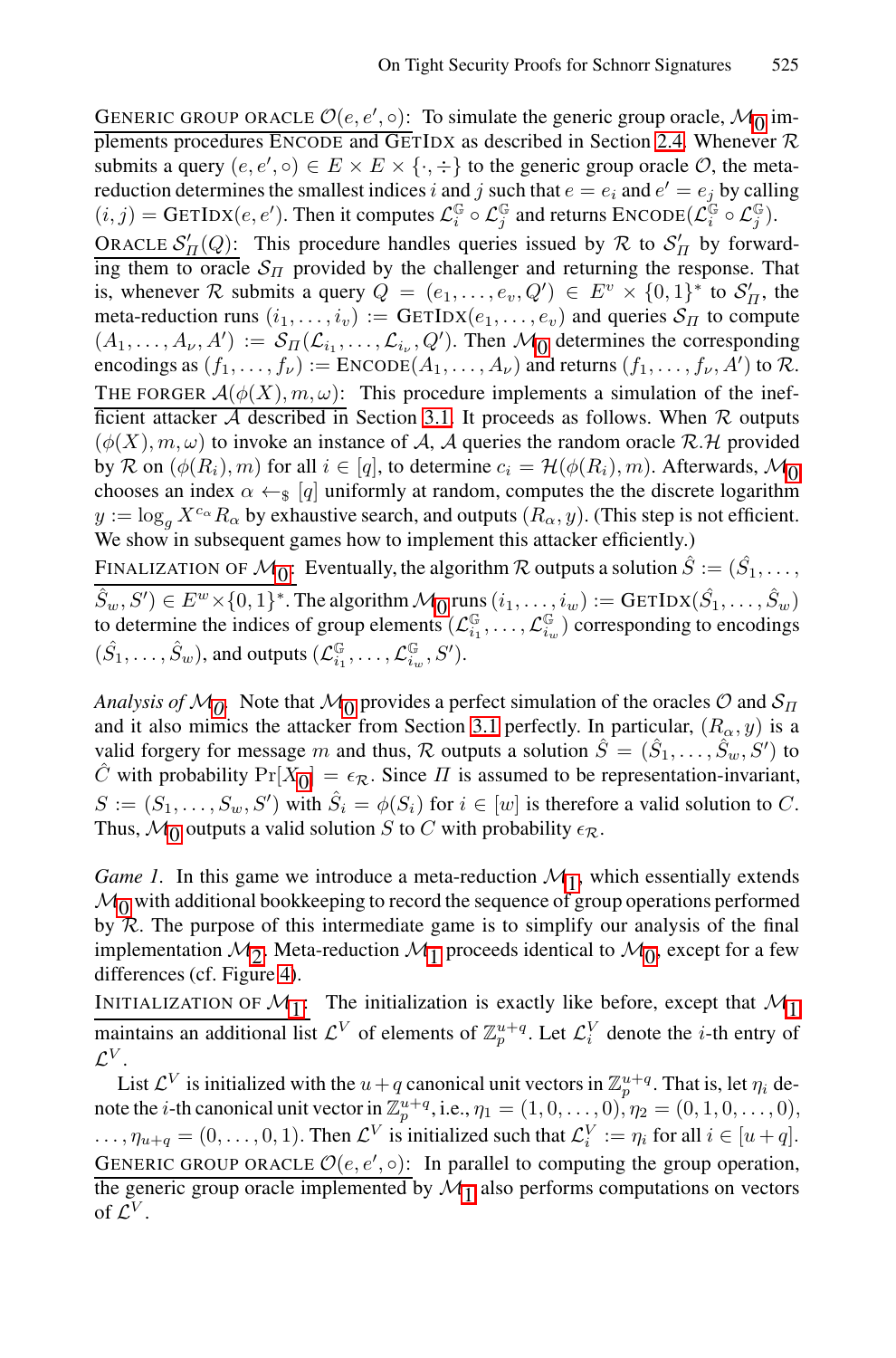Given a query  $(e, e', \circ) \in E \times E \times \{\cdot, \div\}$ , the oracle  $\mathcal O$  determines the smallest lices i and i such that  $e = e$  and  $e' = e$  by calling GETIDY. It computes  $a \cdot \neg$ indices i and j such that  $e = e_i$  and  $e' = e_j$  by calling GETIDX. It computes  $a :=$  $\mathcal{L}_i^V \diamond \mathcal{L}_j^V \in \mathbb{Z}_p^{u+q}$ , where  $\diamond := +$  if  $\circ = \cdot$  and  $\diamond := -$  if  $\circ = \div$ , and appends a to  $\mathcal{L}^V$ . Finally it returns  $\text{ENCODE}(\mathcal{L}_i^{\mathbb{G}} \circ \mathcal{L}_j^{\mathbb{G}})$ .

*Analysis of*  $M_1$ *.* Recall that th[e i](#page-13-0)nitial content  $I$  of  $\mathcal{L}^{\mathbb{G}}$  is  $I = (C_1, \ldots, C_u, R_1, \ldots, R_u)$  $R_q$ ), and that  $\mathcal{R}$  performs only group operations on  $\mathcal{I}$ . Thus, any group element  $h \in \mathcal{L}^{\mathbb{G}}$ <br>can be written as  $h = \prod^u C^{a_i}$ .  $\prod^q R^{a_{u+i}}$  where the vector  $q = (q_1, \ldots, q_{u+i}) \in$ can be written as  $h = \prod_{i=1}^u C_i^{a_i} \cdot \prod_{i=1}^q R_i^{a_{u+i}}$  where the vector  $a = (a_1, \ldots, a_{u+q}) \in \mathbb{Z}^{u+q}$  is (essentially) determined by the sequence of queries issued by R to  $\Omega$ . For a vec- $\mathbb{Z}_p^{u+q}$  is (essentially) determined by the sequence of queries issued by R to O. For a vector  $a \in \mathbb{Z}_p^{u+q}$  $a \in \mathbb{Z}_p^{u+q}$  and a [v](#page-13-0)ector of [gr](#page-12-0)oup elements  $V = (v_1, \ldots, v_{u+q}) \in \mathbb{G}^{u+q}$  let us write Eval(V, a) shorthand for Eval(V, a)  $:= \prod_{i=1}^{u+q} v_i^{a_i}$  in the sequel. In particular, it holds<br>that Eval( $\tau$  a)  $= \prod^u C^{a_i}$ .  $\prod^q P^{a_{u+1}}$  The key motivation for the changes introthat Eval( $\mathcal{I}, a$ ) =  $\prod_{i=1}^{u} C_i^{a_i} \cdot \prod_{i=1}^{q} R_i^{a_{u+i}}$  $\prod_{i=1}^{u} C_i^{a_i} \cdot \prod_{i=1}^{q} R_i^{a_{u+i}}$  $\prod_{i=1}^{u} C_i^{a_i} \cdot \prod_{i=1}^{q} R_i^{a_{u+i}}$ . The key motivation for the changes intro-<br>duced in Game 1 is that now (by construction of  $\mathcal{M}_1$ ) it holds that  $\mathcal{L}_i^{\mathbb{G}} = \text{Eval}(\mathcal{I}, \mathcal{L}_i^V)$ <br>for for all  $i \in [|\mathcal{L}^{\mathbb{G}}|]$ . Thus, at any point in time during the execution of  $\mathcal{R}$ , the entire list  $\mathcal{L}^{\mathbb{G}}$  of group elements can be recomputed from  $\mathcal{L}^V$  and  $\mathcal{I}$  by setting  $\mathcal{L}^{\mathbb{G}}_i := \text{Eval$ for  $i \in [L^V]$ . The reduction R is completely oblivious to this additional bookkeeping performed by  $\mathcal{M}_1$ , thus we have  $Pr[X_1] = Pr[X_0]$ .

<span id="page-14-1"></span><span id="page-14-0"></span>

**Fig. 4.** Meta-Reduction  $M_1$ . Boxed elements show the differences to  $M_0$ . All other procedures are identical to  $\mathcal{M}_0$  and thus omitted.

*Game 2.* Note that the meta-reductions described in previous games were not efficient, because the simulation of the attacker in procedure A needed to compute a discrete logarithm by exhaustive search. In this final game, we construct a meta-reduction  $M_2$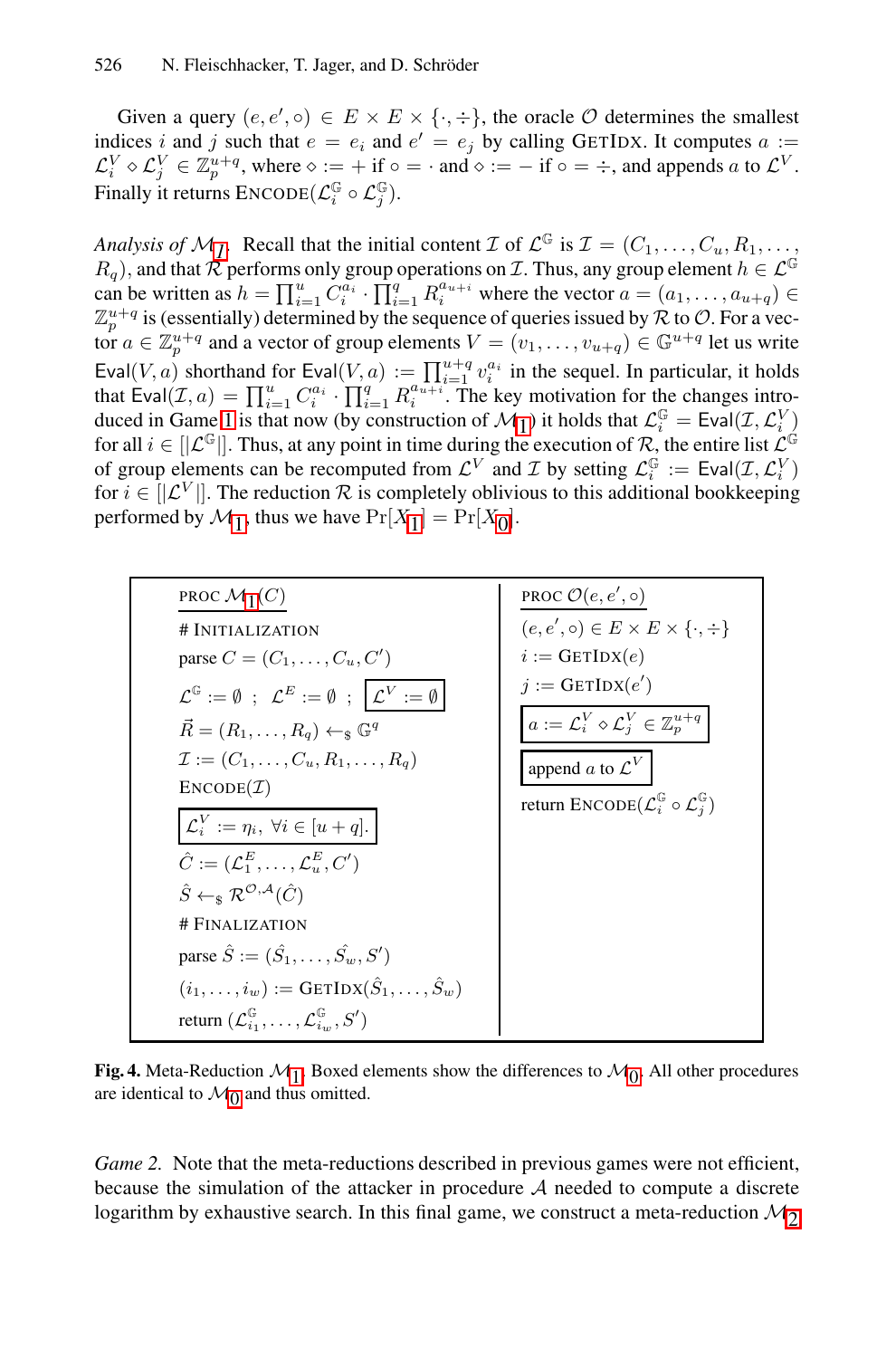that simulates A efficiently.  $M_2$  proceeds exactly like  $M_1$ , except for the following (cf. Figure 5).

THE FORGER  $\mathcal{A}(\phi(X), m, \omega)$ : [Wh](#page-14-0)en R outputs  $(\phi(X), m, \omega)$  to invoke an instance of  $\overline{A}$ ,  $\overline{A}$  queries the random oracle  $\mathcal{R}$ . H provided by  $\mathcal{R}$  on  $(\phi(R_i), m)$  for all  $i \in [q]$ , to determine  $c_i = \mathcal{H}(\phi(R_i), m)$ . Then it chooses an index  $\alpha \leftarrow \{q\}$  uniformly at random, samples an element y uniformly at random from  $\mathbb{Z}_p$ , computes  $R^*_{\alpha} := g^y X^{-c_{\alpha}}$ , and re-computes the entire list  $\Lambda^{\mathbb{G}}$  using  $R^*$  instead of  $R$ re-computes the entire list  $\mathcal{L}^{\mathbb{G}}$  using  $R^*_{\alpha}$  instead of  $R_{\alpha}$ .<br>More precisely let  $\mathcal{T}^* := (C_1, C_2, C_3, R_4)$ 

More precisely, let  $\mathcal{I}^* := (C_1, \ldots, C_u, R_1, \ldots, R_{\alpha-1}, R^*_{\alpha}, R_{\alpha+1}, \ldots, R_q)$ . Observe that the vector  $\mathcal{I}^*$  is identical to the initial contents  $\mathcal{I}$  of  $\mathcal{L}^{\mathbb{G}}$  $\mathcal{L}^{\mathbb{G}}$  $\mathcal{L}^{\mathbb{G}}$ [, w](#page-14-0)ith the difference that  $R_{\alpha}$  is replaced by  $R_{\alpha}^{*}$ . The list  $\mathcal{L}^{\mathbb{G}}$  is now recomputed from  $\mathcal{L}^{V}$  and  $\mathcal{I}^{*}$  by setting  $\mathcal{L}^{\mathbb{G}}$  :  $\vdash$  Eval( $\mathcal{T}^{*}$ ,  $\mathcal{L}^{V}$ ) for all  $i \in [|\mathcal{L}^{V}|]$ . Finally,  $M_{\alpha}$  re  $\mathcal{L}_{\text{G}}^{\mathbb{G}} := \text{Eval}(\mathcal{I}^*, \mathcal{L}_{i}^V)$  for all  $i \in [|\mathcal{L}^V|]$ . Finally,  $\mathcal{M}_2$  returns  $(\phi(R^*_{\alpha}), y)$  to  $\mathcal{R}$  as the forgery.

*Analysis of*  $M_2$ . First note that  $(\phi(R^*_{\alpha}), y)$  is a valid signature, since  $\phi(R^*_{\alpha})$  is the encoding of group element  $R^*$  satisfying the verification equation  $a^y = X^{c_{\alpha}}$ .  $R^*$ encoding of group element  $R^*_{\alpha}$  satisfying the verification equation  $g^y = X^{c_{\alpha}} \cdot R^*_{\alpha}$ <br>where  $c_{\alpha} = \mathcal{H}(\phi(R^*))$  m). Next we claim that R is not able to distinguish  $M_{\alpha}$  from where  $c_{\alpha} = \mathcal{H}(\phi(R_{\alpha}^{*}), m)$ . Next we claim that  $\mathcal{R}$  is not able to distinguish  $\mathcal{M}_{2}$  from  $\mathcal{M}_1$ , except for a negligibly small probability. To show this, observe that Game 2 and Game 1 are perfectly indistinguishable, if for all pairs of vectors  $\mathcal{L}_i^V$ ,  $\mathcal{L}_j^V \in \mathcal{L}^V$  it holds<br>that  $E_{\text{val}}(\mathcal{T}, \mathcal{L}^V) = E_{\text{val}}(\mathcal{T}, \mathcal{L}^V)$  for  $E_{\text{val}}(\mathcal{T}^*, \mathcal{L}^V) = E_{\text{val}}(\mathcal{T}^*, \mathcal{L}^V)$  beca that  $\text{Eval}(\mathcal{I}, \mathcal{L}_i^V) = \text{Eval}(\mathcal{I}, \mathcal{L}_j^V) \iff \text{Eval}(\mathcal{I}^*, \mathcal{L}_i^V) = \text{Eval}(\mathcal{I}^*, \mathcal{L}_j^V)$ , because in this case  $\mathcal{M}_2$  chooses identical encodings for two group elements  $\mathcal{L}_i^{\mathbb{G}}, \mathcal{L}_j^{\mathbb{G}} \in \mathcal{L}^{\mathbb{G}}$  *if and only if*  $M_i$  chooses identical encodings *if*  $M_1$  chooses identical encodings.



**Fig. 5.** Efficient simulation of attacker  $\mathcal{A}$  by  $\mathcal{M}_{2}$ 

**Lemma 1.** Let F denote the event that R computes vectors  $\mathcal{L}_{i}^{V}$  ,  $\mathcal{L}_{j}^{V} \in \mathcal{L}^{V}$  such that

*or*

$$
\text{Eval}(\mathcal{I}, \mathcal{L}_i^V) = \text{Eval}(\mathcal{I}, \mathcal{L}_j^V) \quad \wedge \quad \text{Eval}(\mathcal{I}^*, \mathcal{L}_i^V) \neq \text{Eval}(\mathcal{I}^*, \mathcal{L}_j^V) \tag{1}
$$

$$
\text{Eval}(\mathcal{I}, \mathcal{L}_i^V) \neq \text{Eval}(\mathcal{I}, \mathcal{L}_j^V) \quad \wedge \quad \text{Eval}(\mathcal{I}^*, \mathcal{L}_i^V) = \text{Eval}(\mathcal{I}^*, \mathcal{L}_j^V). \tag{2}
$$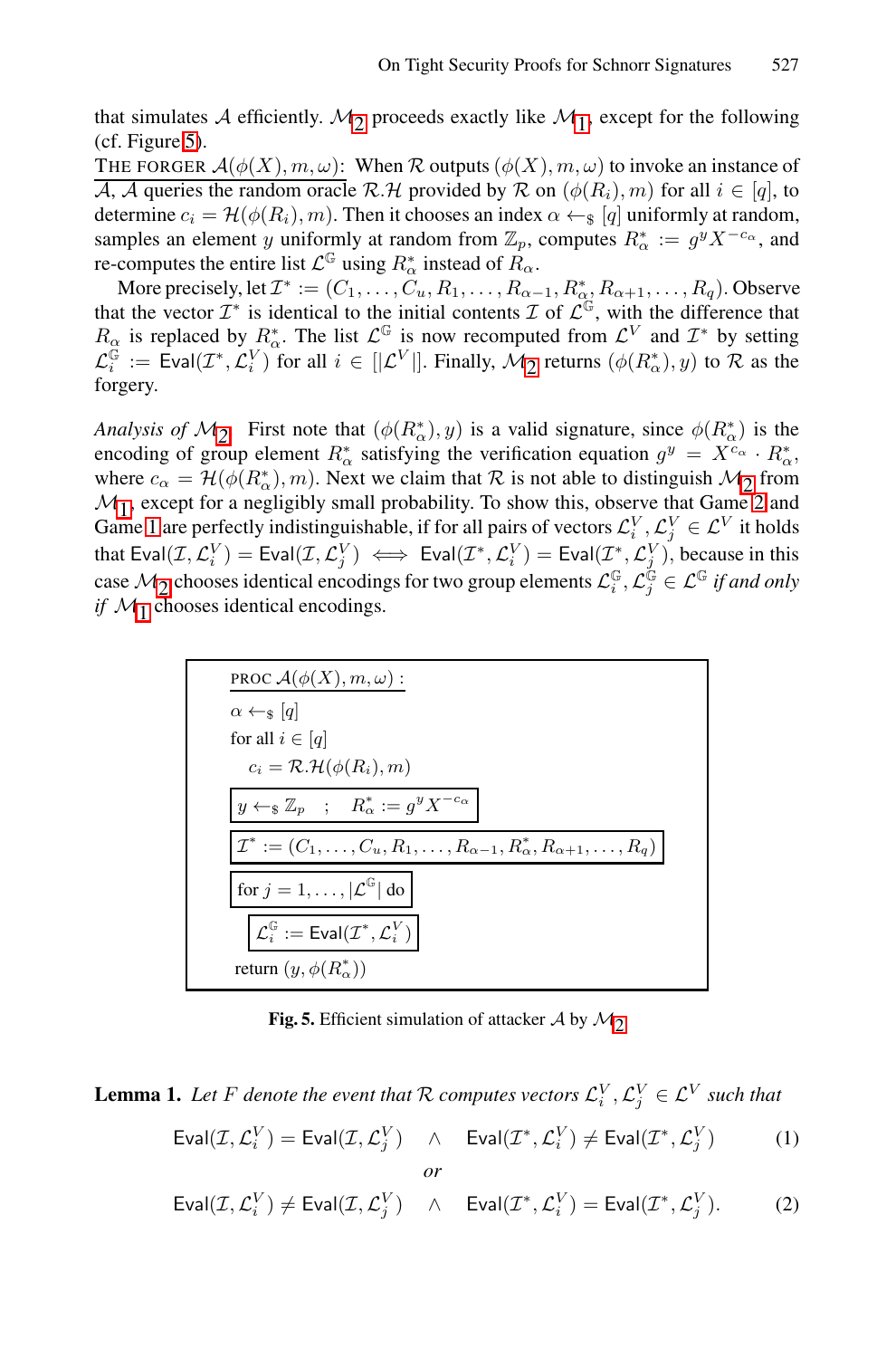*Then*

$$
\Pr[F] \le 2(u+q+t_{\mathcal{R}})^2/p.
$$

The proof of Lemma 1 is deferred to the full version.We apply it to finish the proof of Theorem 1. B[y](#page-14-0) [L](#page-14-0)emma 1, the algorithm  $M_2$  fails to simulate  $M_1$  with probability at most  $2(u + q + t_{\mathcal{R}})^2/p$ . Thus, we have  $Pr[\bar{X}_2] \ge Pr[X_1] - 2(u + q + t_{\mathcal{R}})^2/p$ .

Note also that  $M_2$  provides an efficient simulation of adversary A. The total running time of  $M_2$  is essentially of the running time of R plus some minor additional computations and bookkeeping. Furthermore, if R is able to  $(\epsilon_{\mathcal{R}}, t_{\mathcal{R}})$  solve  $\Pi$ , then  $\mathcal{M}_2$  is able to  $(\epsilon, t)$ -solve  $\Pi$  with probability at least

$$
\epsilon \ge \Pr[X_2] \ge \epsilon_{\mathcal{R}} - \frac{2(u + q + t_{\mathcal{R}})^2}{p}.
$$

*Remark 4.* Note that the simulated forger *re-computes* the entire list  $\mathcal{L}^{\mathbb{G}}$  after replacing  $R_{\alpha}$  with  $R_{\alpha}^{*}$ . This ensures consistency of the attacker's view before and after replacing  $R_{\alpha}$  with  $R^{*}$  if (and only if) it holds that  $R_{\alpha}$  with  $R_{\alpha}^{*}$ , *if (and only if)* it holds that

$$
\text{Eval}(\mathcal{I}, \mathcal{L}_i^V) = \text{Eval}(\mathcal{I}, \mathcal{L}_j^V) \iff \text{Eval}(\mathcal{I}^*, \mathcal{L}_i^V) = \text{Eval}(\mathcal{I}^*, \mathcal{L}_j^V) \tag{3}
$$

Lemma 1 bounds the probability that 3 does not hold, thus it bounds the probability that an attacker is able to notice the re-programming by receiving different results before and after the re-programming.

### **4 Multi-instance Reductions**

Now we turn to considering multi-instance reductions, which may run multiple sequential executions of the signature forger  $A$ . This i[s th](#page-18-3)e interesting case, in particular because the Forking-Lemma based security proof for Schnorr signatures by Pointcheval and Stern [22] is of this type.

The meta-reduction described in detail in the full version is heavily based on Seurin's meta-reduction [28]. Essentially, we show that our new simulation of forged signatures is compatible with Seurin's approach for simulating a sequence of Random Oracle queries. In combination this allows to prove that a generic reduction from *any* representation-invariant computational problem  $\Pi$  to breaking Schnorr signatures loses a factor of at least  $q$ , which essentially matches the upper bound of [22].

The description of the corresponding family of adversaries and the proof of the following theorem can be found in the ful[l ve](#page-18-2)rsion.

**Theorem 2.** *Let* Π *be a representation-invariant computational problem. Suppose there exists a generic reduction*  $\mathcal{R}^{\mathcal{O}, S'_H, A_{F,f}}$  *that*  $(\epsilon_R, t_R)$ *-solves*  $\Pi$ *, having n-time* black-box access to an attacker. Are that  $(\epsilon_L, t_R, a)$ -breaks the UE-NM-security of *black-box access to an attacker*  $A_{F,f}$  *that*  $(\epsilon_A, t_A, q)$ *-breaks the* UF-NM-security of *Schnorr signatures with success probability*  $\epsilon_A < 1$  *in time*  $t_A \approx q$ *. Then there exists an algorithm* M *that* ( $\epsilon$ ,  $t$ )-solves  $\Pi$  with  $t \approx t_{\mathcal{R}}$  and

$$
\epsilon \ge \epsilon_{\mathcal{R}} - 2n(u + nq + t_{\mathcal{R}})/p - n\ln\left((1 - \epsilon_{\mathcal{A}})^{-1}\right)/q(1 - p^{-1/4})
$$

This bound allows essentially the same analysis as in [28] and thus we arrive (for  $\epsilon_A \approx 1 - (1 - 1/q)^q$  at a lower bound for  $\epsilon$  of approximately  $\epsilon_R - \frac{n}{q}$ . Therefore,  $\mathcal{R}$ <br>must necessarily lose a fector of almost  $1/a$  if the discrete logarithm problem is indeed must necessarily lose a factor of almost  $1/q$  if the discrete logarithm problem is indeed hard.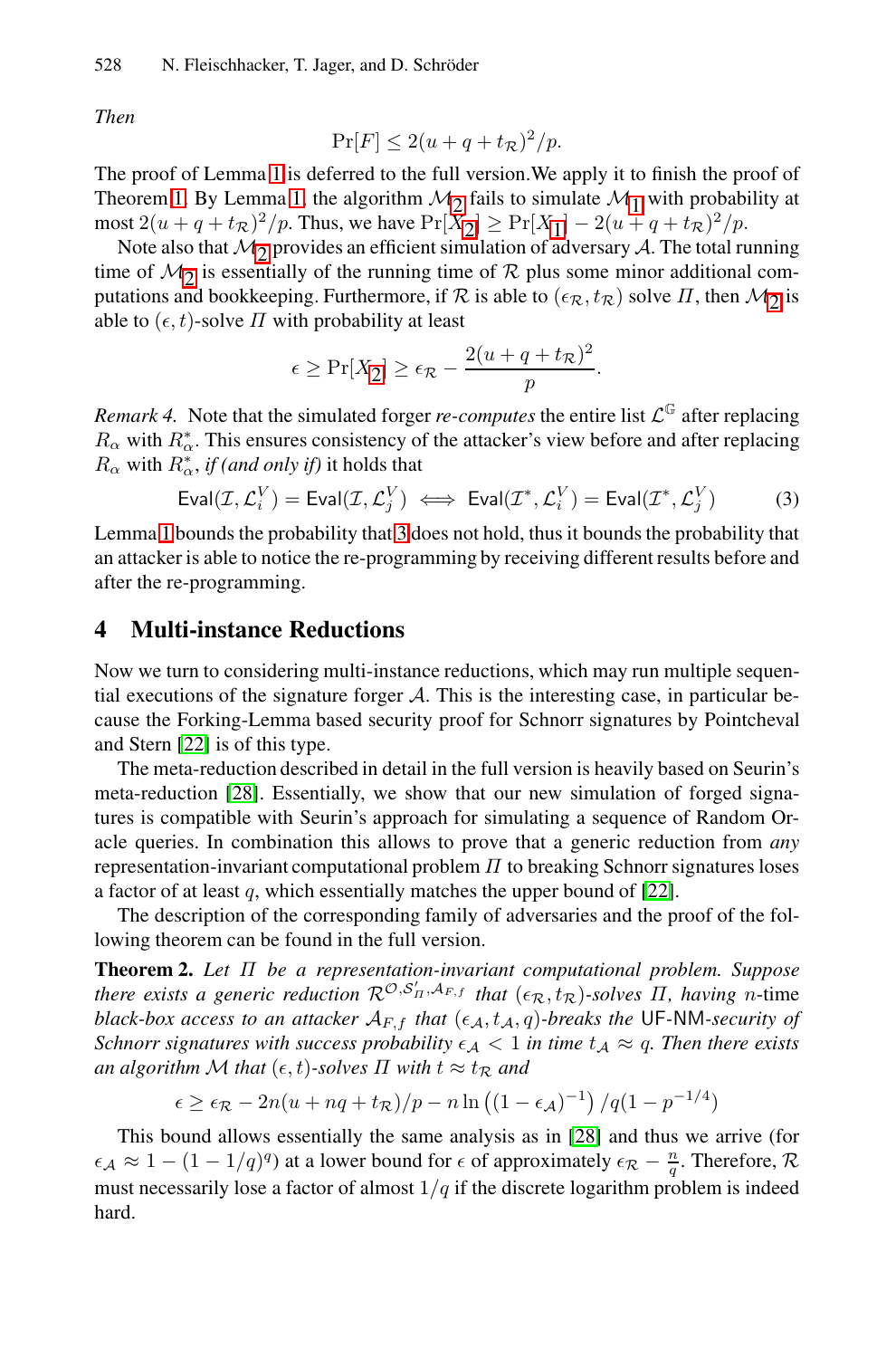## **5 A Note on Tightly-Secure Schnorr-Type Signatures**

<span id="page-17-1"></span>There exist several variants of Schnorr signatures with *tight* security reductions from representation-invariant computational problems. This includes, for instance, the schemes of Goh and Jarecki [16] and Chevallier-Mames [7], which are based on the computational Diffie-Hellman problem, and the scheme of Shao [29].

It is natural to ask why our tightness bound, in particular our technique of re-programming the group representation, can not be applied to these schemes. Due to space limitations, we have to defer this discussion to the full version of this paper.

<span id="page-17-2"></span><span id="page-17-0"></span>**Acknowledgments.** We thank the anonymous reviewers for valuable comments. Nils Fleischhacker and Dominique Schröder were supported by the German Federal Ministry of Education and Research (BMBF) through funding for the Center for IT-Security, Privacy, and Accountability (CISPA; see www.cispa-security.org). Dominique Schröder is also supported by an Intel Early Career Faculty Honor Program Award.

### <span id="page-17-7"></span>**References**

- 1. Bellare, M., Namprempre, C., Pointcheval, D., Semanko, M.: The one-more-RSA-inversion problems and the security of Chaum's blind signature scheme. Journal of Cryptology 16(3), 185–215 (2003)
- <span id="page-17-4"></span><span id="page-17-3"></span>2. Bellare, M., Palacio, A.: GQ and schnorr identification schemes: Proofs of security against impersonation under active and concurrent attacks. In: Yung, M. (ed.) CRYPTO 2002. LNCS, vol. 2442, p. 162. Springer, Heidelberg (2002)
- 3. Bellare, M., Rogaway, P.: Random oracles are practical: A paradigm for designing efficient protocols. In: Ashby, V. (ed.) Conference on Computer and Communications Security ACM CCS 1993, Fairfax, Virginia, USA, November 3–5, pp. 62–73. ACM Press (1993)
- <span id="page-17-6"></span><span id="page-17-5"></span>4. Bellare, M., Rogaway, P.: The exact security of digital signatures - how to sign with RSA and rabin. In: Maurer, U.M. (ed.) EUROCRYPT 1996. LNCS, vol. 1070, pp. 399–416. Springer, Heidelberg (1996)
- 5. Bernstein, D.J.: Proving tight security for rabin-williams signatures. In: Smart, N.P. (ed.) EUROCRYPT 2008. LNCS, vol. 4965, pp. 70–87. Springer, Heidelberg (2008)
- 6. Boneh, D., Boyen, X.: Secure identity based encryption without random oracles. In: Franklin, M. (ed.) CRYPTO 2004. LNCS, vol. 3152, pp. 443–459. Springer, Heidelberg (2004)
- 7. Chevallier-Mames, B.: An efficient CDH-based signature scheme with a tight security reduction. In: Shoup, V. (ed.) CRYPTO 2005. LNCS, vol. 3621, pp. 511–526. Springer, Heidelberg (2005)
- 8. Coron, J.-S.: On the exact security of full domain hash. In: Bellare, M. (ed.) CRYPTO 2000. LNCS, vol. 1880, pp. 229–235. Springer, Heidelberg (2000)
- 9. Coron, J.-S.: Optimal security proofs for PSS and other signature schemes. In: Knudsen, L.R. (ed.) EUROCRYPT 2002. LNCS, vol. 2332, pp. 272–287. Springer, Heidelberg (2002)
- 10. Dodis, Y., Haitner, I., Tentes, A.: On the instantiability of hash-and-sign RSA signatures. In: Cramer, R. (ed.) TCC 2012. LNCS, vol. 7194, pp. 112–132. Springer, Heidelberg (2012)
- 11. Dodis, Y., Oliveira, R., Pietrzak, K.: On the generic insecurity of the full domain hash. In: Shoup, V. (ed.) CRYPTO 2005. LNCS, vol. 3621, pp. 449–466. Springer, Heidelberg (2005)
- 12. Dodis, Y., Reyzin, L.: On the power of claw-free permutations. In: Cimato, S., Galdi, C., Persiano, G. (eds.) SCN 2002. LNCS, vol. 2576, pp. 55–73. Springer, Heidelberg (2003)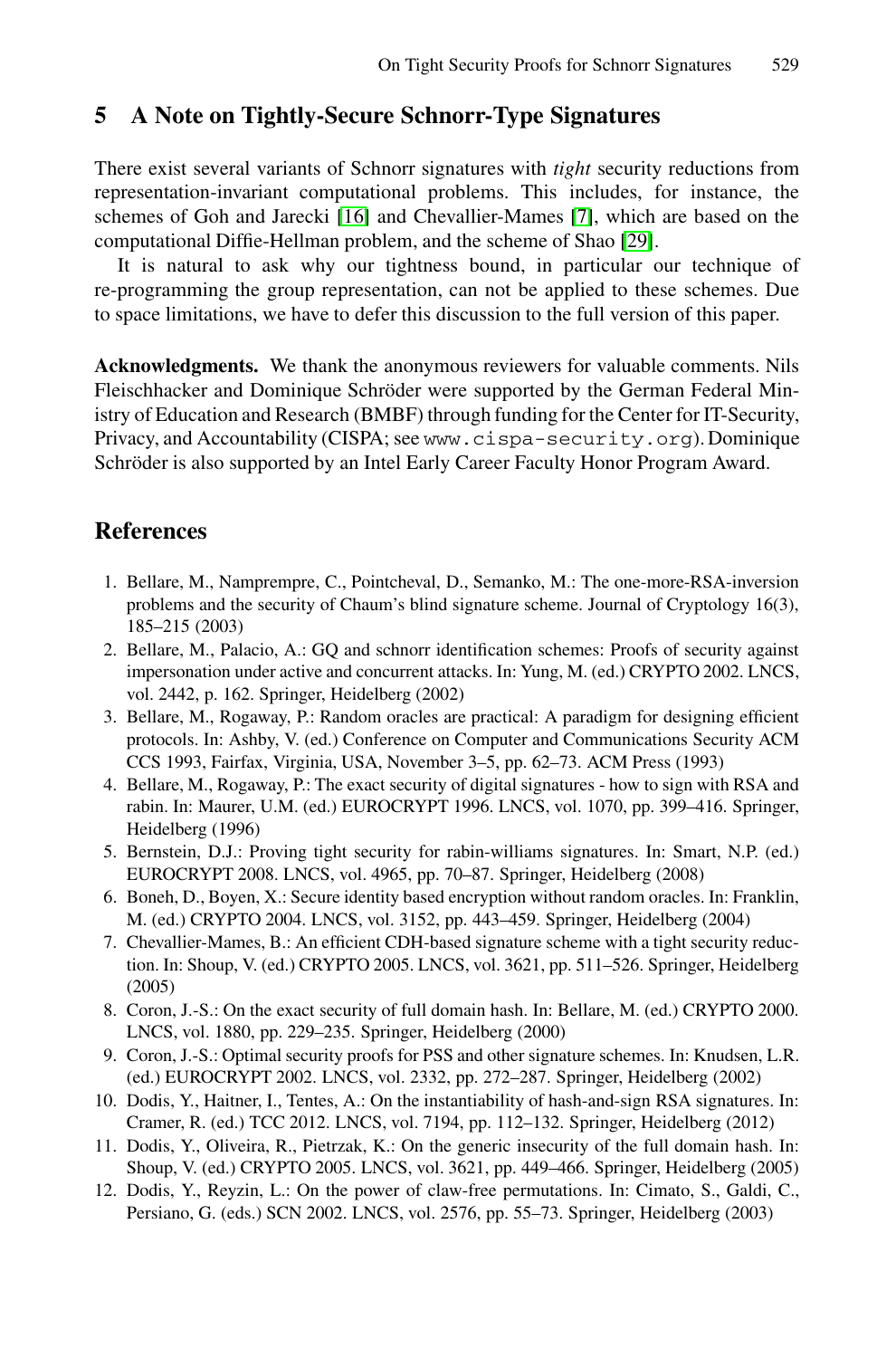- <span id="page-18-8"></span><span id="page-18-5"></span>13. Fischlin, M., Fleischhacker, N.: Limitations of the meta-reduction technique: The case of schnorr signatures. In: Johansson, T., Nguyen, P.Q. (eds.) EUROCRYPT 2013. LNCS, vol. 7881, pp. 444–460. Springer, Heidelberg (2013)
- 14. Fischlin, M., Lehmann, A., Ristenpart, T., Shrimpton, T., Stam, M., Tessaro, S.: Random oracles with(out) programmability. In: Abe, M. (ed.) ASIACRYPT 2010. LNCS, vol. 6477, pp. 303–320. Springer, Heidelberg (2010)
- <span id="page-18-4"></span>15. Garg, S., Bhaskar, R., Lokam, S.V.: Improved bounds on security reductions for discrete log based signatures. In: Wagner, D. (ed.) CRYPTO 2008. LNCS, vol. 5157, pp. 93–107. Springer, Heidelberg (2008)
- <span id="page-18-11"></span><span id="page-18-7"></span>16. Goh, E.J., Jarecki, S.: A signature scheme as secure as the Diffie-Hellman problem. In: Biham, E. (ed.) EUROCRYPT 2003. LNCS, vol. 2656, pp. 401–415. Springer, Heidelberg (2003)
- <span id="page-18-0"></span>17. Goldwasser, S., Micali, S., Rivest, R.L.: A digital signature scheme secure against adaptive chosen-message attacks. SIAM Journal on Computing 17(2), 281–308 (1988)
- <span id="page-18-3"></span>18. Kakvi, S.A., Kiltz, E.: Optimal security proofs for full domain hash, revisited. In: Pointcheval, D., Johansson, T. (eds.) EUROCRYPT 2012. LNCS, vol. 7237, pp. 537–553. Springer, Heidelberg (2012)
- <span id="page-18-12"></span>19. Maurer, U.M.: Abstract models of computation in cryptography. In: Smart, N.P. (ed.) Cryptography and Coding 2005. LNCS, vol. 3796, pp. 1–12. Springer, Heidelberg (2005)
- 20. Neven, G., Smart, N.P., Warinschi, B.: Hash function requirements for schnorr signatures. J. Mathematical Cryptology 3(1), 69–87 (2009)
- 21. Paillier, P., Vergnaud, D.: Discrete-log-based signatures may not be equivalent to discrete log. In: Roy, B. (ed.) ASIACRYPT 2005. LNCS, vol. 3788, pp. 1–20. Springer, Heidelberg (2005)
- 22. Pointcheval, D., Stern, J.: Security proofs for signature schemes. In: Maurer, U.M. (ed.) EUROCRYPT 1996. LNCS, vol. 1070, pp. 387–398. Springer, Heidelberg (1996)
- <span id="page-18-9"></span>23. Reingold, O., Trevisan, L., Vadhan, S.P.: Notions of reducibility between cryptographic primitives. In: Naor, M. (ed.) TCC 2004. LNCS, vol. 2951, pp. 1–20. Springer, Heidelberg (2004)
- <span id="page-18-10"></span><span id="page-18-2"></span>24. Rupp, A., Leander, G., Bangerter, E., Dent, A.W., Sadeghi, A.-R.: Sufficient conditions for intractability over black-box groups: Generic lower bounds for generalized DL and DH problems. In: Pieprzyk, J. (ed.) ASIACRYPT 2008. LNCS, vol. 5350, pp. 489–505. Springer, Heidelberg (2008)
- <span id="page-18-14"></span>25. Schäge, S.: Tight proofs for signature schemes without random oracles. In: Paterson, K.G. (ed.) EUROCRYPT 2011. LNCS, vol. 6632, pp. 189–206. Springer, Heidelberg (2011)
- <span id="page-18-6"></span>26. Schnorr, C.-P.: Efficient identification and signatures for smart cards. In: Brassard, G. (ed.) CRYPTO 1989. LNCS, vol. 435, pp. 239–252. Springer, Heidelberg (1990)
- <span id="page-18-13"></span>27. Schnorr, C.P.: Efficient signature generation by smart cards. Journal of Cryptology 4(3), 161–174 (1991)
- <span id="page-18-1"></span>28. Seurin, Y.: On the exact security of schnorr-type signatures in the random oracle model. In: Pointcheval, D., Johansson, T. (eds.) EUROCRYPT 2012. LNCS, vol. 7237, pp. 554–571. Springer, Heidelberg (2012)
- 29. Shao, Z.: A provably secure short signature scheme based on discrete logarithms. Inf. Sci. 177(23), 5432–5440 (2007)
- 30. Shoup, V.: Lower bounds for discrete logarithms and related problems. In: Fumy, W. (ed.) EUROCRYPT 1997. LNCS, vol. 1233, pp. 256–266. Springer, Heidelberg (1997)
- 31. Waters, B.: Efficient identity-based encryption without random oracles. In: Cramer, R. (ed.) EUROCRYPT 2005. LNCS, vol. 3494, pp. 114–127. Springer, Heidelberg (2005)

## **A Universal Unforgeability under No-Message Attacks**

Consider the following security experiment involving a signature scheme (Gen, Sign, Vrfy), an attacker  $A$ , and a challenger  $C$ .